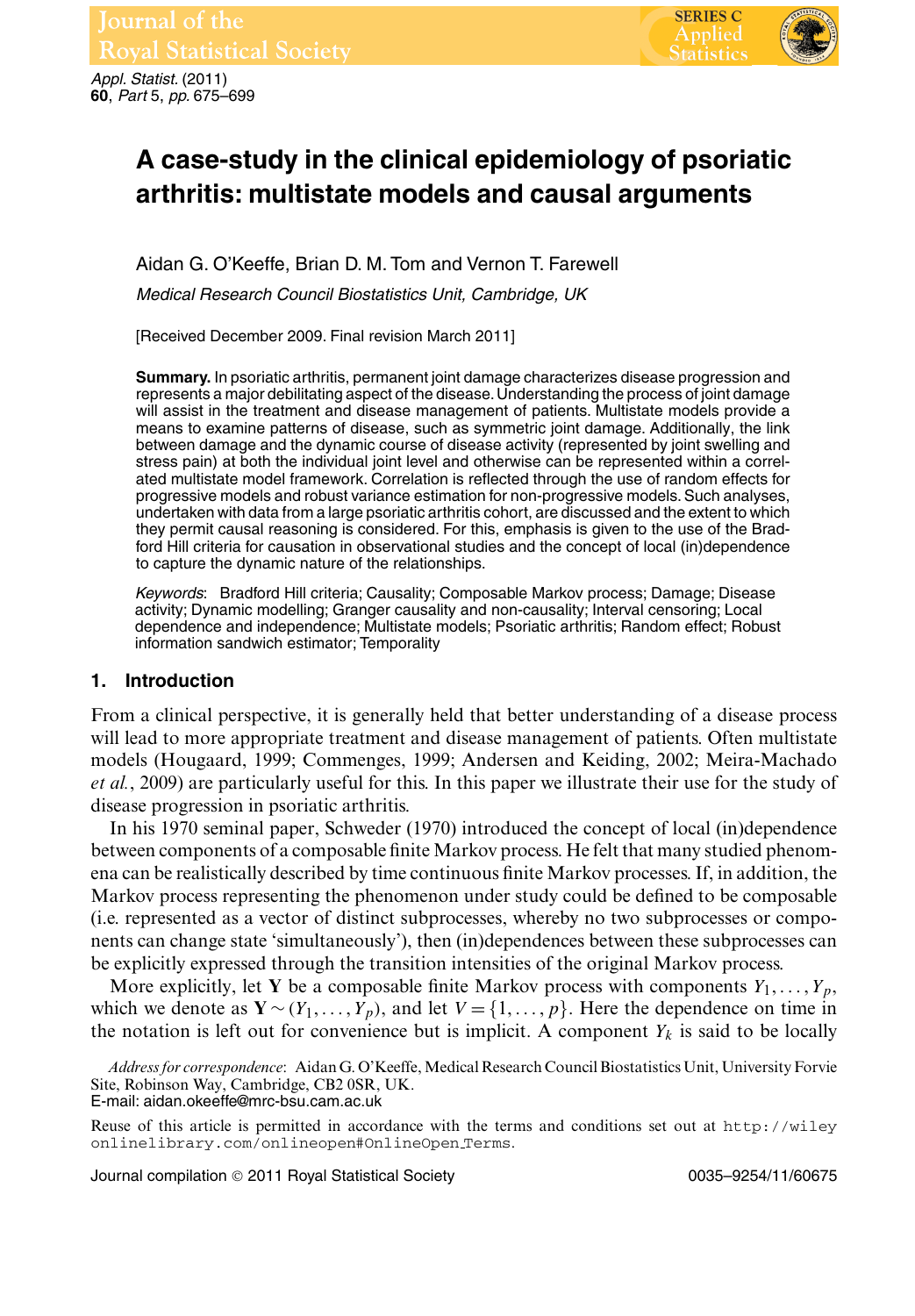independent of  $Y_j$ ,  $j \neq k$ , given the remaining components  $Y_{V\setminus\{j,k\}}$ , if and only if the transition intensities of **Y** corresponding to transitions only between states in  $Y_k$  are constant functions for any state in  $Y_i$ , within a specified infinitesimal time interval. If  $Y_k$  is not locally independent of  $Y_i$ , it is said to be locally dependent on  $Y_i$ .

The above relationship is a 'local' property as it holds in an infinitesimal time interval. Furthermore, recall that, because  $\mathbf{Y} \sim (Y_1, \ldots, Y_p)$  is composable, no two components of **Y** can change state at the same timeover thisinfinitesimalinterval and therefore the transitionintensities for such simultaneous transitions in more than one component are zero. Moreover, local independence is an asymmetric relationship, i.e. it has a direction, and so,  $Y_k$  being locally independent of  $Y_i$  does not necessarily imply that  $Y_i$  is locally independent of  $Y_k$  over the same infinitesimal time interval.

This important concept of local independence was extended in Aalen (1987) to apply to more general stochastic processes that admit a Doob–Meyer decomposition, with unrelated innovations. Aalen stressed the usefulness of 'dynamic' models where dynamic refers to how the future relates to the past, and it is this dynamic nature of Schweder's work, rather than the Markov assumption *per se*, which he suggested is important for statistical analysis. Earlier works by Cox (1972) and Aalen *et al.* (1980) also reflect this dynamic viewpoint. More recently, Didelez (2007, 2008) introduced dynamic graphical models to describe these local dependences, which further allowed local independences to be read off. In our discussion of the progression of psoriatic arthritis disease that follows, we use Schweder's local (in)dependence concept as a means of characterizing the findings from dynamic analyses based on multistate models.

Because we focus on arthritic disease progression at the individual joint level, our analysis is based on the use of correlated multistate models. Cook *et al.* (2004) considered such an analysis for progressive processes but with a discrete multivariate random-effects distribution used to account for correlation. For a four-state progressive model, we extend this to allow the use of gamma-distributed random effects. In addition, for a three-state model with some reversible transitions, we outline an approach that is based on generalized estimating equations to account for correlation between processes.

Our reported investigations are based on observational clinical data and it is well recognized that causal relationships can never be proved with such data. However, as Weiss (1986) argued,

'it is necessary to attempt to draw inferences of cause and effect, even from inevitably incomplete data, for the alternative is to make no inference at all, which would preclude taking preventive or therapeutic action'.

Therefore, after presenting results of our analyses, we consider the extent to which they might allow inference concerning causal relationships. In doing so, we take up the implied challenge of Aalen (Aalen *et al.* (2008), page 348) who wrote:

'One major danger of avoiding the subject of causality in statistical education and statistical literature, is that one never gets any insight into this fascinating concept, which has such an old history in philosophy and science. The fact is that statistics plays a major role in looking for causal connections in many fields and statisticians who know next to nothing about causality as a larger concept will be far less useful than they could have been.'

After 30 years of data collection and 20 years of previous analyses, it seems particularly appropriate to take up this challenge with the psoriatic arthritis cohort data that are discussed in the next section.

# **2. Psoriatic arthritis**

# *2.1. Background*

Psoriatic arthritis is an inflammatory arthritis associated with psoriasis, which is usually sero-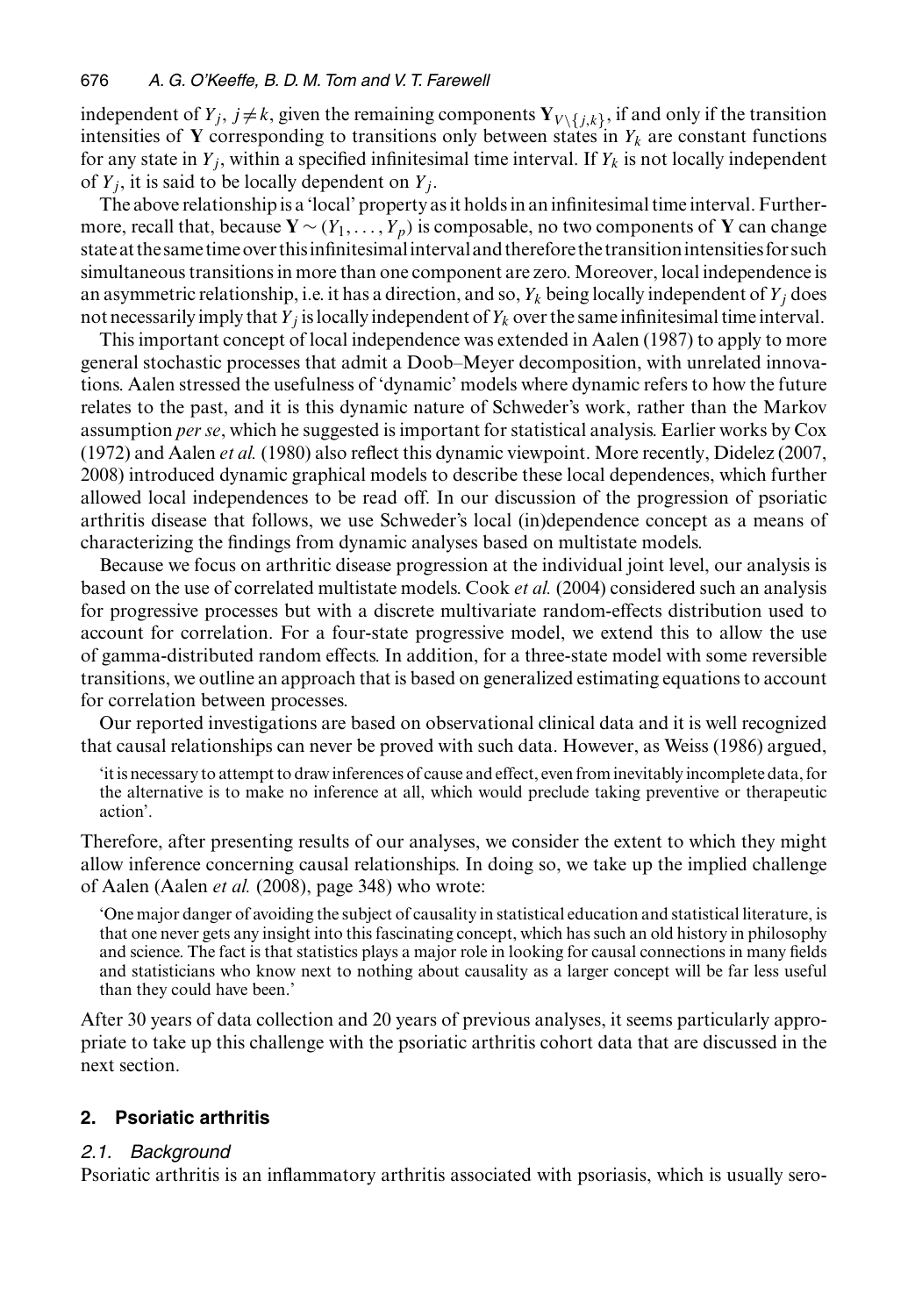negative for rheumatoid factor (Wright and Moll, 1976; Gladman, 2004). It is distinguished as an entity from the prototypal arthritis, rheumatoid arthritis (RA), because of its unique clinical features: the association with the skin disease psoriasis; equal gender frequency, as opposed to the preponderance in females in RA; the asymmetric presentation involving large joints and distal interphalangeal joints which are not commonly affected in RA; the majority (more than 85%) of psoriatic arthritis patients lack rheumatoid factor; roughly half of the patients with psoriatic arthritis have spinal involvement which is distinctly rare in RA. Moreover, in the fingers, patients with psoriatic arthritis demonstrate dactylitis, or inflammation of the whole digit, as well as enthesitis and other extra-articular features that are typical to the seronegative spondyloarthritides. Recent studies have demonstrated that psoriatic arthritis is a progressive disease, leading to joint destruction, disability and reduced quality of life (Husted *et al.*, 2001; Kane *et al.*, 2003; McHugh *et al.*, 2003; McKenna *et al.*, 2004; Queiro-Silva *et al.*, 2003; Sokoll and Helliwell, 2001).

Disease progression in psoriatic arthritis, as with RA, is often taken to be reflected in the accumulation and severity of damaged joints, evaluated either clinically or through radiographic imaging (e.g. X-rays). Clinical damage is determined by the presence of a limitation in range of movement of more than 20% of the range not related to the presence of joint effusion, the presence of joint deformities, subluxation, flail joints or ankylosis (Siannis *et al.*, 2006). The damage process is generally irreversible; therefore once a joint is damaged it will remain so; thus efforts by clinicians to prevent or slow this process are crucial in the care of patients. Disease activity, in contrast, is a reversible process, and is reflected in part by joints being described as either tender (the presence of stress pain and/or joint line tenderness) only or effused (joint swelling with or without tenderness), with the latter representing a more severe level of activity than the former. Various types of medication are available to treat the disease activity. The use of non-steroidal anti-inflammatory drugs and disease modifying anti-rheumatic drugs as firstand second-line treatments, and more recently biologics that bind to tumour necrosis factor  $\alpha$ , preventing activation of its receptors, are all available in the clinician's arsenal of medications for controlling the activity of the disease. In addition, if these front-line therapies are not effective at reducing inflammation, the use of intra-articular steroids injected directly into the specific active joint(s) may also be considered.

In 1978, the Toronto Psoriatic Arthritis Clinic was established by Professor Dafna Gladman at the University of Toronto after recognizing that there was a paucity of knowledge regarding psoriatic arthritis at the time. Since then, much has been learned about the disease through research done at the Toronto Psoriatic Arthritis Clinic, which has the largest and most comprehensively studied cohort of psoriatic arthritis patients in the world. At present, the clinic includes over 1000 patients who have been closely followed up prospectively over the years. Visits to the clinic are aimed to be scheduled 6–12 months apart. At these visits, patients are evaluated in a standard way according to a defined protocol that includes a complete history, physical examination (including rheumatological assessment) and routine blood and urine tests, with X-rays also being performed biennially. The rheumatological examination includes validated and reliable determination of active and damaged joints. This longitudinal information provides a valuable resource for research.

Up to the end of 2006, which, in the main, was the period predating the introduction of biologics, longitudinal data on 790 patients were collected from the Toronto Psoriatic Arthritis Clinic. A subset of 517 patients, which is defined in Section 3, of the 790 will be used in this study to examine patterns of disease and to investigate the link between clinical damage and the dynamic course of disease activity at both the individual joint level and otherwise. Of these 517 patients, 289 (55.9%) were male and 228 (44.1%) female. The mean age at entry was 41 years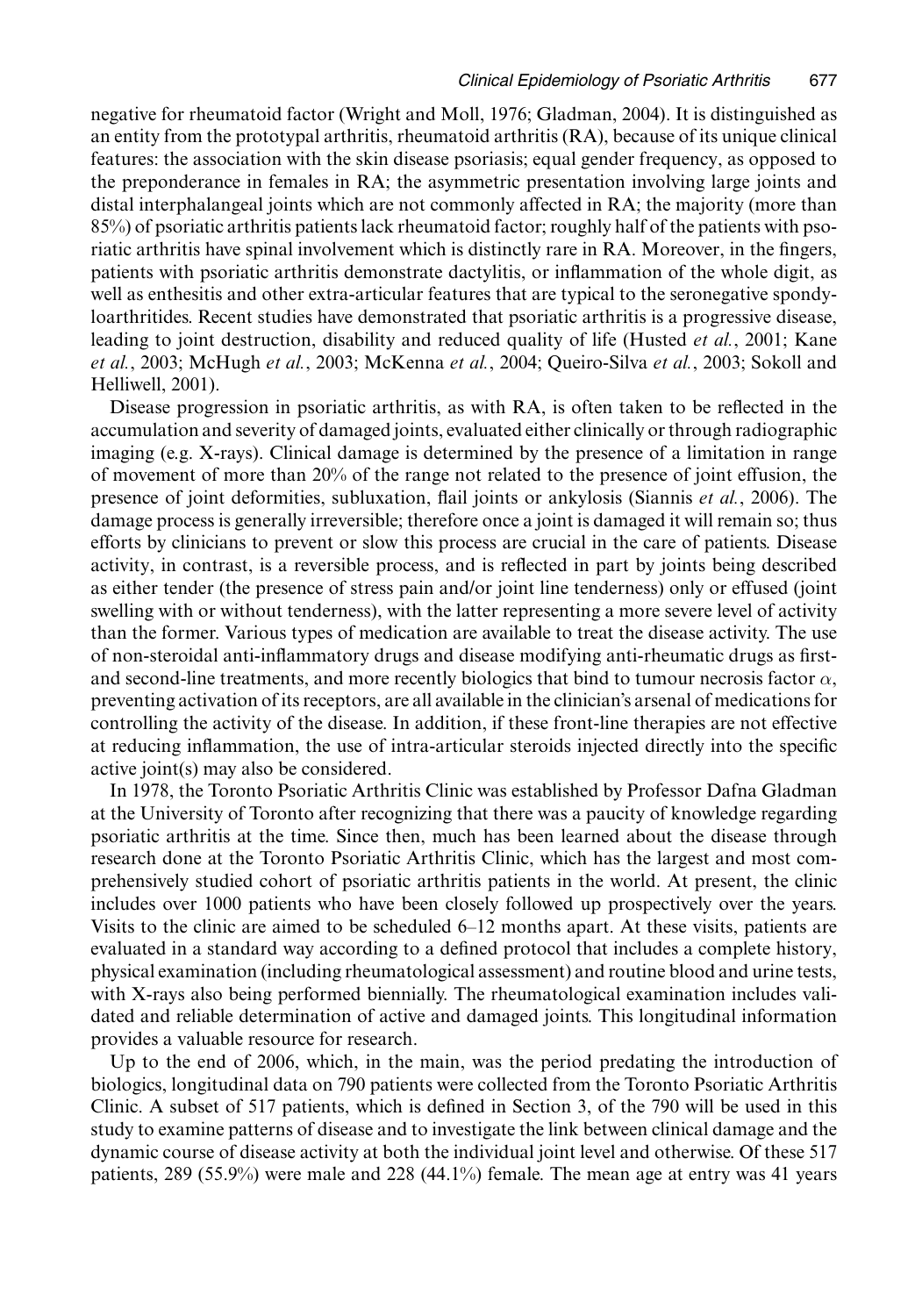and 7 months, with a standard deviation of 12 years and 7 months. The number of visits to the clinic recorded up to 2006 ranged from 2 to 47, with a median of 7. The mean gap time (i.e. the time between successive clinic visits) was 10.8 months (standard deviation 15.2 months) and the median gap time was 6.3 months.

## *2.2. Previous investigations*

For both psoriatic arthritis and RA there is a strong belief among clinicians that active inflammation (i.e. persistent inflammatory synovitis) results in or causes joint damage. A number of research groups have repeatedly shown an association between disease activity and progression to damage in both psoriatic arthritis and RA, with this association consistently seen irrespectively of the measure of activity used (i.e. whether it be the number of active (tender or effused) joints, biochemical markers or some form of composite measure of disease activity) or whether damage is determined radiologically or clinically (Aletaha *et al.*, 2009; Bond *et al.*, 2007; Gladman *et al.*, 1995; Gladman and Farewell, 1999, Molenaar *et al.*, 2004; Mulherin *et al.*, 1996; Scott, 2004; Smolen *et al.*, 2009; Welsing *et al.*, 2004).

For psoriatic arthritis, it has been found that radiological damage precedes clinical damage in the majority of patients (Siannis *et al.*, 2006), and that the same predictors of disease progression are seen regardless of how damage is detected (Bond *et al.*, 2007). In a recent investigation of the link between activity and damage in psoriatic arthritis based on the Toronto Psoriatic Arthritis data (Bond *et al.*, 2007; Bond and Farewell, 2009), negative binomial regression models for the increase in the total damaged joint count between visits were fitted, with previous damage incorporated as a dynamic explanatory variable in the models to account for the within-patient correlation. Disease activity was included initially in these models both in terms of total active joint counts (effused and tender) at entry to the clinic and as time-dependent explanatory variables, with the total joint counts updated at visits to the clinic. These models found that time varying activity (both effused and tender total joint counts) was associated with the progression of radiological and clinical damage, but that activity variables at entry to the clinic were not, when in the presence of their time varying counterparts.

These results, coupled with similar results in RA, argue for a close link between activity and damage, which, additionally, is supported by the time ordering. This argument is further strengthened by the dose–response nature of the relationship between activity and damage. In our recent psoriatic arthritis investigation, differential effects of tender-only joint and effused (usually also tender) joint counts were found to some extent, with the relative rate estimate for the more severe effused joint count larger than the relative rate estimate for tender joint count. Similar findings were reported in a recent study in RA, in which a positive association was found between the level of disease activity (defined by using the simplified disease activity index) and the level of radiographic progression (defined by using the modified total Sharp score) (Aletaha *et al.*, 2009).

However, because total joint counts or other 'global' measures of disease activity and damage are used, the link that was found between activity and damage is essentially between the systemic activity process and the systemic damage process. If we can consider a finer level of detail and examine the link at the individual joint level then similar results would further our understanding of the relationships between activity and damage. Additionally, issues that are related to disease patterns can be investigated.

# **3. Four-state model for damage process**

Clinical damage and disease activity information at the individual joint level for the hands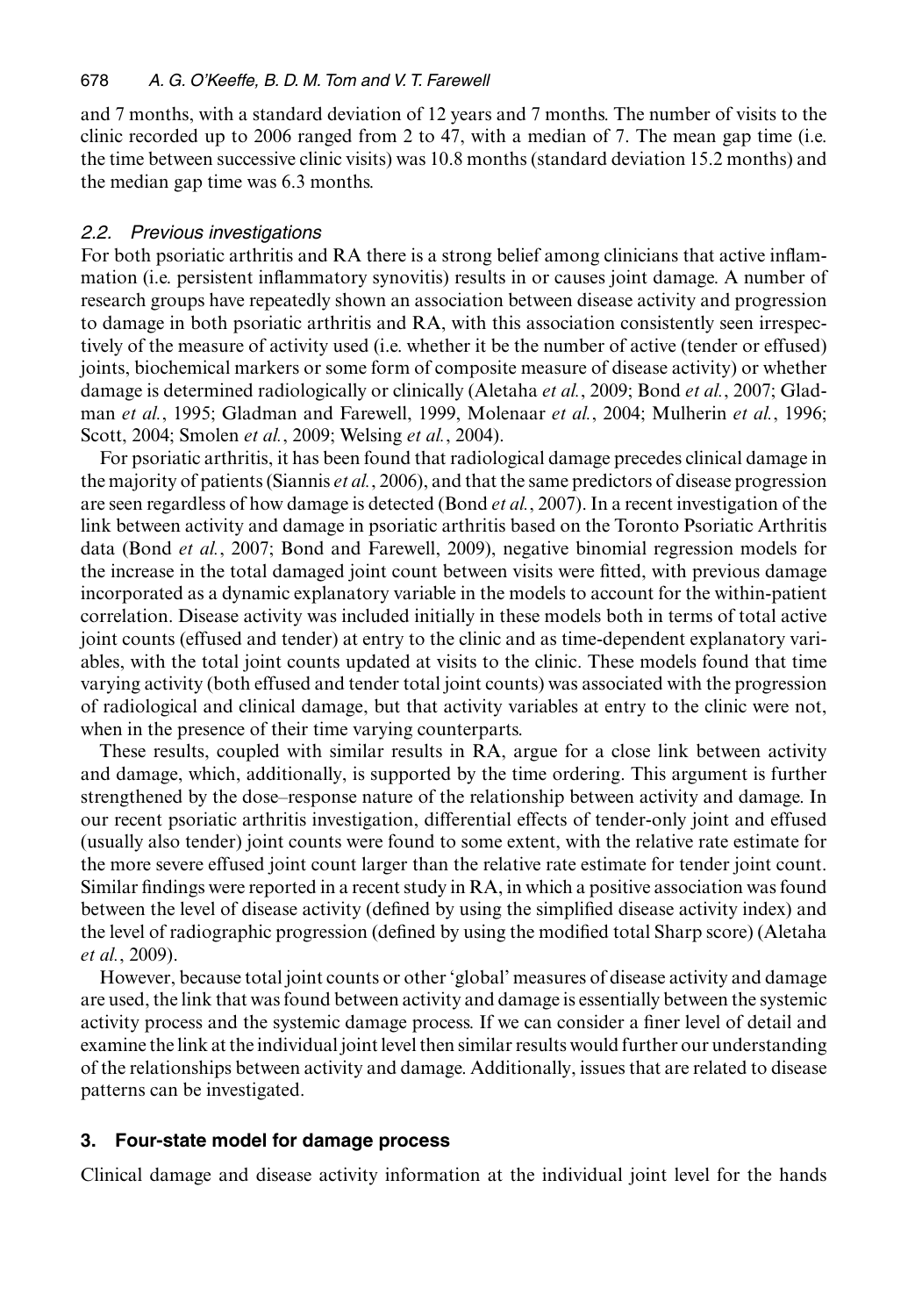

**Fig. 1.** Diagram showing the 14 hand joints and their type



**Fig. 2.** Diagram of the multistate model for damage at a joint location, with random effect

(excluding the wrist joints) was extracted from the Toronto Psoriatic Arthritis Clinic's database. Fig. 1 shows a picture of the 14 joints in a hand. In it, three types of joint are seen: the distal interphalangeal, the proximal interphalangeal and the metacarpophalangeal. All three joint types are usually found on a digit, except for the thumb where the distal interphalangeal joint is absent. There are 28 hand joints in total.

For the purposes of this paper, we use data extracted from 517 of the 790 patients in the clinic who entered before the beginning of 2007. These 517 patients correspond to those who, at entry to the clinic, had no clinical damage in any of the hand joints on either the left or right hands and therefore information on all these patients is comparable. The clinical damage processes at the hand joint level may be observed in either of two states at a clinic visit ('not damaged' or 'damaged'). However, once a hand joint enters the damaged state it remains there *ad infinitum*, i.e. the damaged state is absorbing, and all the individual joints' damage processes are irreversible. Disease activity at a specific hand joint is defined by two joint-specific processes: a tender-only joint process and an effused joint process. Both these two activity processes are reversible. The tender joint process can move back and forth between a state of 'no stress pain' and a state of 'tenderness only'. The effused joint process can move between states of 'no swelling' and 'effusion'.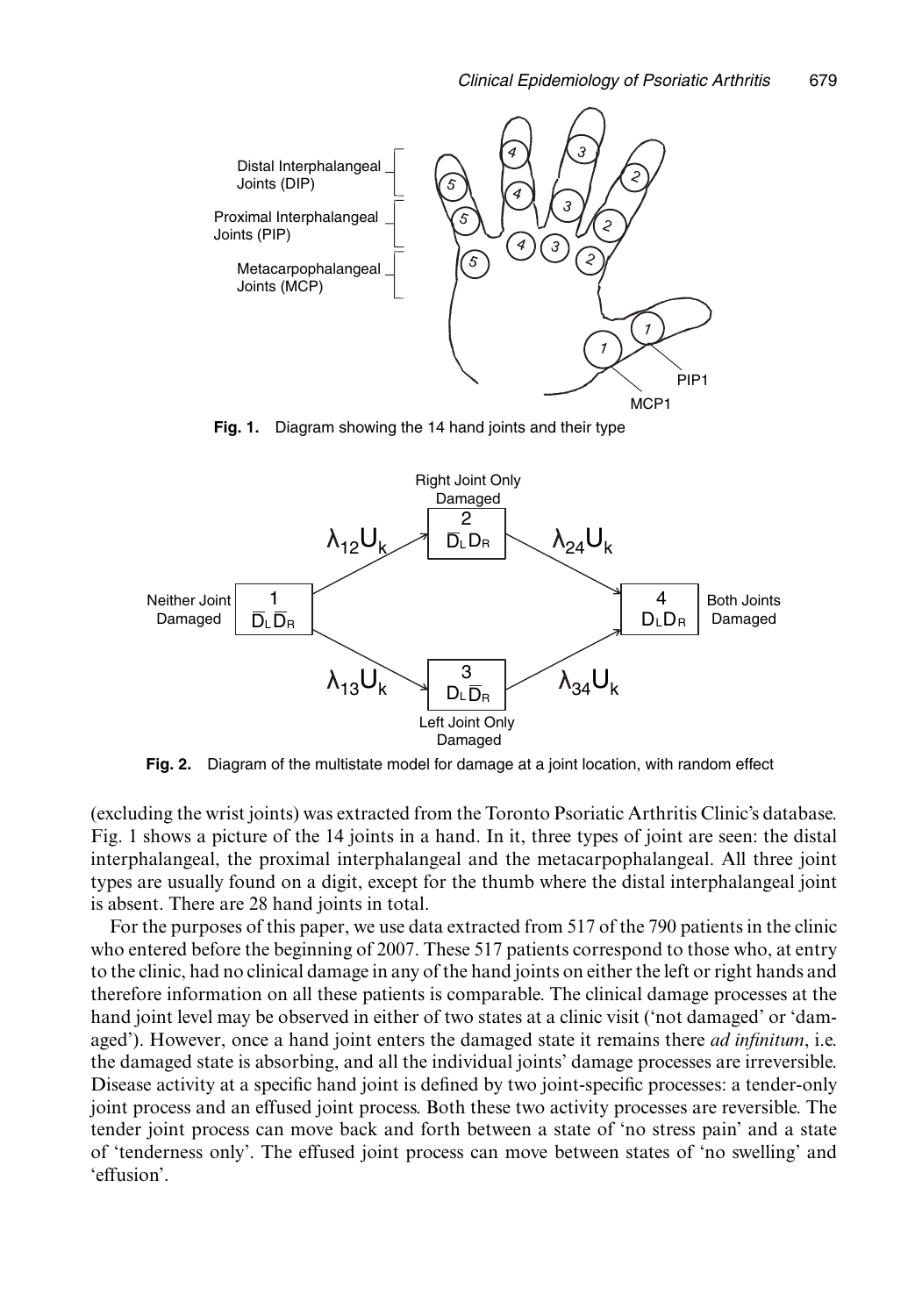The multistate model for our first set of analyses is depicted diagrammatically in Fig. 2 and is a four-state model for damage in each of the 14 pairs of hand joints. The four states of this multistate model are defined as

- (a) state 1, damage in neither hand,  $(\bar{D}_{\rm L}, \bar{D}_{\rm R}),$
- (b) state 2, damage in the right hand only,  $(\bar{D}_{\rm L}, D_{\rm R}),$
- (c) state 3, damage in the left hand only,  $(D_L, \bar{D}_R)$ , and
- (d) state 4, damage in both hands,  $(D_L, D_R)$ .

This is a multistate model at a specific joint location in both left and right hands. Moreover, it is composable, comprising separate damage subprocesses for the left and right hands at the specific joint location, and local dependences between the subprocesses will be reflected in relationships between the transition intensities of this multistate model. In addition, this model does not allow transitions directly from state 1 to state 4. This is a necessary constraint to ensure composability but is not very restrictive for models with transitions in continuous time. Transitions between state 2 and state 3 are not allowed since damage is irreversible. Furthermore, because the 14 multistate processes within a patient should be more similar than across patients, we introduce subject-specific random effects into the model. These act multiplicatively on the baseline transition intensities of the 517 patients. The random effects,  $U_k$ ,  $k = 1, \ldots, 517$ , are assumed to be distributed as independent gamma random variables with unit mean and variance  $\theta$  (see equation (6) in Appendix A), which we denote by  $U_k \sim \text{gamma}(1/\theta, 1/\theta)$ .

To be more precise, consider the continuous time multistate process for damage,  $X_k^{(l)} =$  $\{X_k^{(l)}(t) | t \in \mathcal{T}_k\}$ , at the *l*th joint location for the *k*th patient, with state space  $\Omega = \{1, ..., 4\}$  as described above, and  $T_k = [0, \tau_k)$  being the time interval of interest. Here the timescale is time from entry to the clinic in years. Let  $\lambda_{ijk}^{(l)}(t)$  be the transition intensity function that is associated with  $X_k^{(l)}$  corresponding to the transition from state *i* to state *j*, denoted as  $i \rightarrow j$ , where  $i \neq j$  $(i=1, 2, 3; j=2, 3, 4)$  and with transitions  $1 \rightarrow 4$ ,  $2 \rightarrow 3$  and  $3 \rightarrow 2$  not permissible. Let  $\lambda_{0ij}^{(l)}$  be the baseline transition intensity corresponding to this  $i \rightarrow j$  transition. In addition, let  $\beta_{ij}^{(l)}$ be a vector of regression parameters that are associated with the predictable explanatory variable vector process  $\mathbf{z}_{ijk}^{(l)}(t)$ . Then the transition intensity function for the  $i \rightarrow j$  transition,  $i \neq j$ , at the *l*th hand joint location for the *k*th patient is given by

$$
\lambda_{ijk}^{(l)} \{t | \beta_{ij}^{(l)}, \mathbf{z}_{ijk}^{(l)}(t), u_k\} = u_k \lambda_{0ij}^{(l)} \exp\{\beta_{ij}^{(l)\mathsf{T}} \mathbf{z}_{ijk}^{(l)}(t)\},\tag{1}
$$

where  $u_k$  corresponds to the subject-specific random effect. This multistate model is a generalization of Schweder's model to incorporate random effects and is similar to the model that was proposed by Cook *et al.* (2004) for clustered progressive multistate processes. Nevertheless, this model still allows us to examine local dependences through the transition intensities. Note that we have assumed that the regression parameter vector  $\beta_{ij}^{(l)}$  is joint location specific. However, it may be reasonable to set  $\beta_{ij}^{(l)} = \beta_{ij}$  as the 14 joint location processes represent a similar disease progression phenomenon, and we do this subsequently. Also it may at times be sensible to constrain baseline intensities to be the same across some joint locations for parsimony, and we shall indicate when this has been done. Moreover, further constraints on regression parameters may be acceptable for simplification based on the analyses of the data.

## *3.1. Maximum likelihood estimation*

We employ an underlying time homogeneous Markov model for panel data where patients are not under continuous follow-up and are observed only at protocol visits (Kalbfleisch and Lawless, 1985), and with baseline transition intensities modulated by the effects of explanatory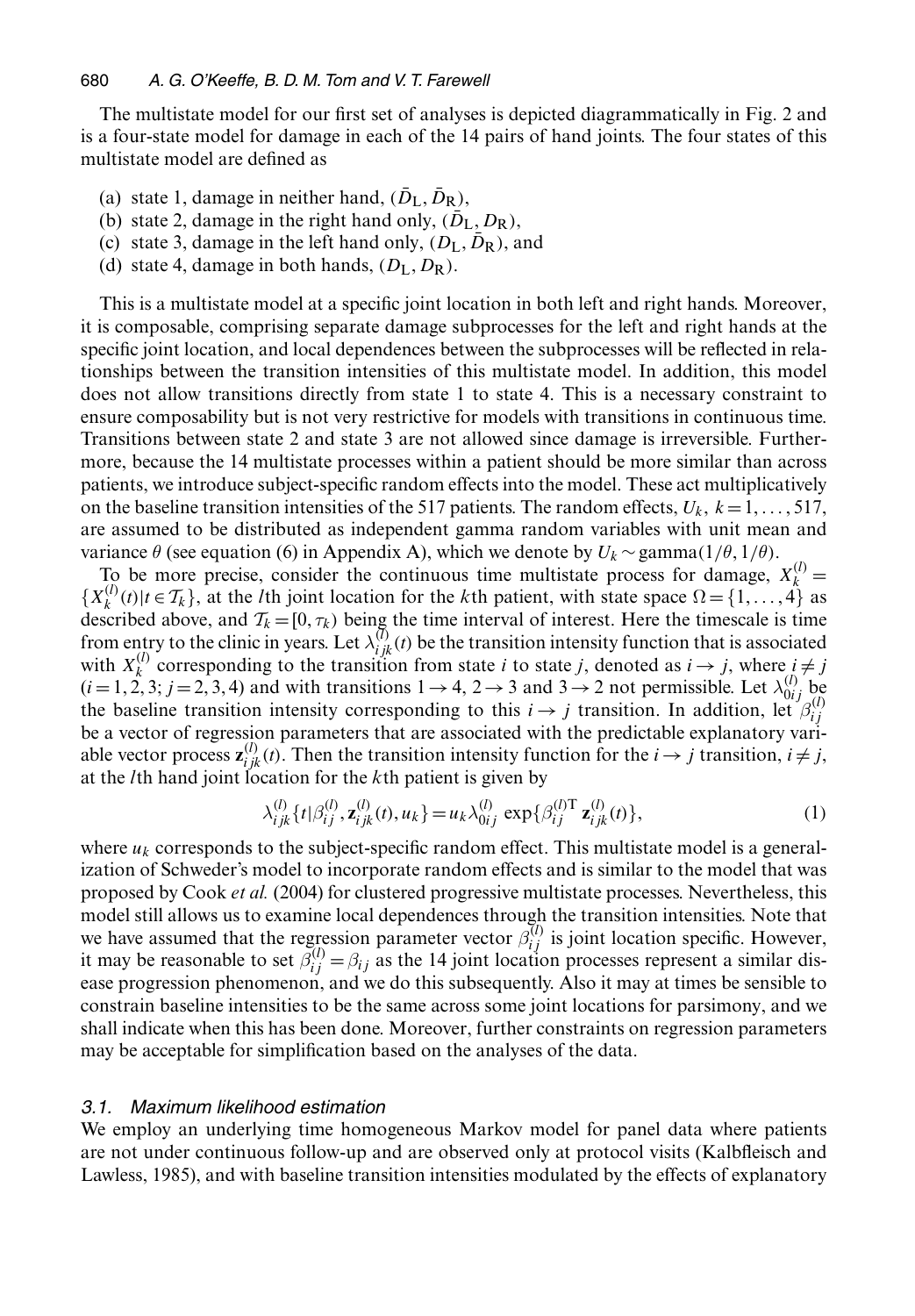variables  $z(t)$  and subject-specific random effects  $\{u_k\}$  as described in model (1). Suppose that the *k*th patient makes  $n_k$  clinic visits at times  $\mathbf{t}_k = (t_{k1}, \ldots, t_{kn_k})^\text{T}$  and associated with the *l*th joint location process for this patient are an explanatory variable vector process  $\mathbf{z}_k^{(l)}(t)$  recorded at clinic visits, baseline transition intensities  $\lambda_0^{(l)} = (\lambda_{012}^{(l)}, \lambda_{013}^{(l)}, \lambda_{024}^{(l)}, \lambda_{034}^{(l)})^{\text{T}}$  and a vector of regression parameters  $\beta^{(l)}$ . Then the conditional probability of observing the path that is followed by the *l*th joint location process of the *k*th patient over the  $n_k$  clinic visits, given  $u_k$ , is

$$
\prod_{m=1}^{n_k-1} \mathbb{P}\{X_k^{(l)}(t_{k,m+1})|X_k^{(l)}(t_{km}),u_k;\lambda_0^{(l)},\beta^{(l)},\mathbf{z}_k^{(l)}(t_{km})\}
$$

and thus the overall likelihood contribution from the *k*th patient is given by

$$
L_k(\lambda_0, \beta, \theta) = \int_0^\infty \left[ \prod_{l=1}^{14} \prod_{m=1}^{n_k-1} \mathbb{P}\{X_k^{(l)}(t_{k,m+1})|X_k^{(l)}(t_{km}), u_k; \lambda_0^{(l)}, \beta^{(l)}, \mathbf{z}_k^{(l)}(t_{km})\} \right] f_{U_k}(u_k) \, \mathrm{d}u_k,
$$

where  $\lambda_0 = (\lambda_0^{(1)T}, \dots, \lambda_0^{(14)T})^T$ ,  $\beta = (\beta^{(1)T}, \dots, \beta^{(14)T})^T$  and  $f_{U_k}(u_k)$  denotes the probability density function of the gamma $(1/\theta, 1/\theta)$  distribution. (The integration over the random-effect distribution can be carried out in R (R Development Core Team, 2009) by using the integrate command.) Hence the likelihood function across all *N* individuals is given by

$$
L(\lambda_0, \beta, \theta) = \prod_{k=1}^{N} L_k(\lambda_0, \beta, \theta).
$$
 (2)

We maximize the log-likelihood of equation (2) with respect to the baseline transition intensity parameters  $\lambda_0$ , the regression parameters  $\beta$  and the random-effect variance  $\theta$ . This is done by using the BFGS optimization routine (Broyden, 1970) through the optim command in R. This yields parameter estimates together with a numerically derived Hessian matrix at the estimate values from which asymptotic standard errors for the parameter estimates are obtained. Comprehensive details of the likelihood function are provided in Appendix A.

In the following subsections, we describe analyses that use the four-state model to investigate firstly the extent to which a symmetric disease pattern exists in the hands of psoriatic arthritis patients and then the relationship between activity and damage at the joint level.

## *3.2. Patterns—symmetric joint damage in the hands*

In RA, there is a consensus among rheumatologists that damage is highly symmetric. This, however, is not so for psoriatic arthritis, where there is still uncertainty among rheumatologists concerning the extent of symmetry (Gladman, 2005, 2006). To inform this debate, at least with regard to the hands of psoriatic arthritis patients, we analyse the data from the 14 pairs of joints within each of the 517 patients by using the correlated multistate processes model that was described earlier. Table 1 presents the observed transition table for this model. We find that there were 70 169 observed transitions, of which only 687 were actual transitions between differing states, over all pairs of joints in the 517 patients, with 813 hand joints becoming damaged over the follow-up period of the study out of the possible 14 476 total hand joints under investigation.

To investigate the extent of disease symmetry in the hands we set the explanatory vector  $z_{ijk}^{(l)}(t) = 0$  in equation (1) and reparameterize some of the baseline transition intensities in terms of others, i.e. we specify  $\lambda_{024}^{(l)} = \lambda_{013}^{(l)} \exp(\gamma_{24})$  and  $\lambda_{034}^{(l)} = \lambda_{012}^{(l)} \exp(\gamma_{34})$ . Therefore a test for symmetry would require  $\lambda_{012}^{(l)} < \lambda_{034}^{(l)}$  and  $\lambda_{013}^{(l)} < \lambda_{024}^{(l)}$ , or equivalently that  $\gamma_{24} > 0$  and  $\gamma_{34} > 0$ , i.e. a symmetrical damage pattern implies that the tendency for a joint at a specific location to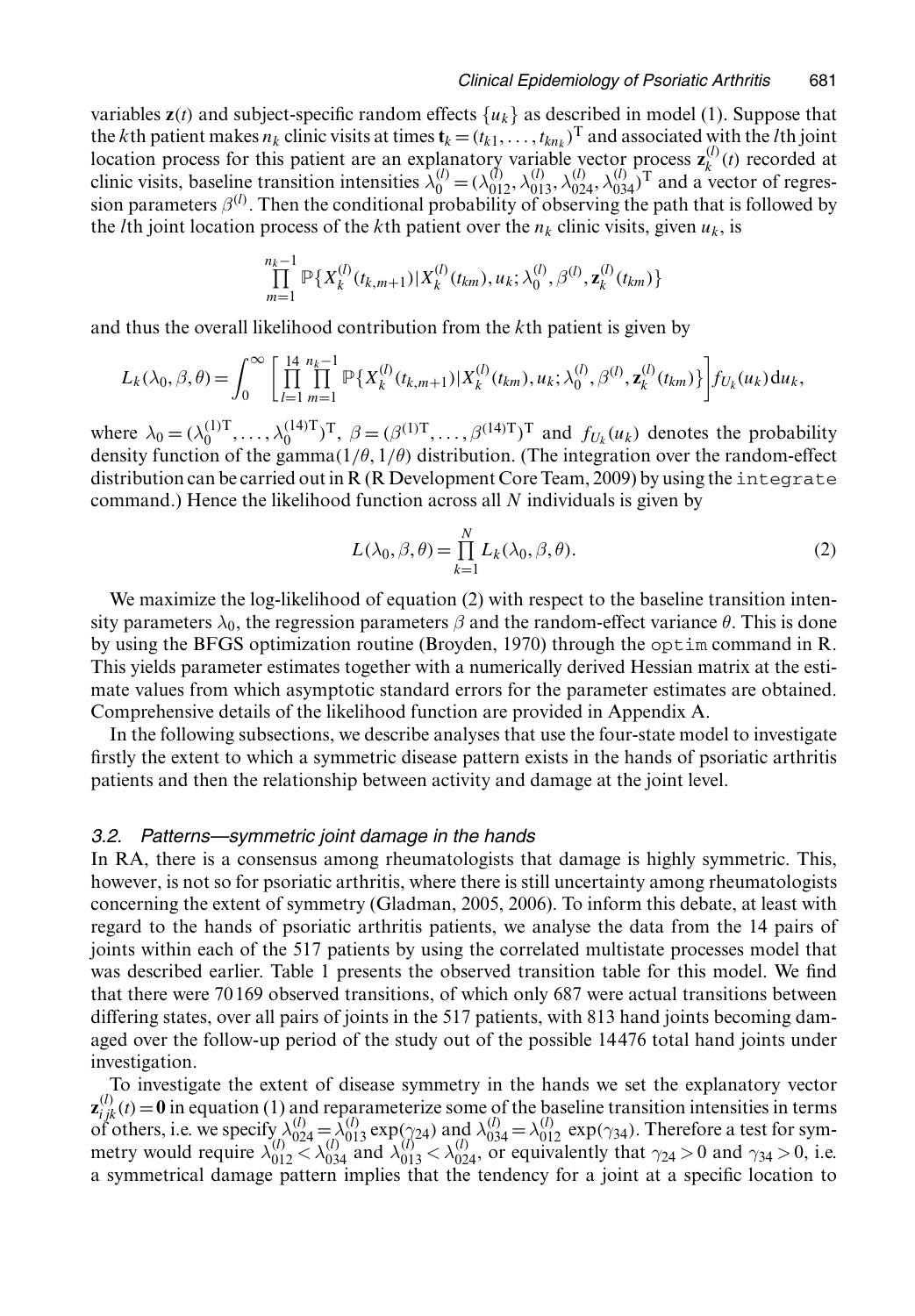| Transition from                                                                                                                      | Number of transitions to the following states: |                                                                                                                             |             |                 |
|--------------------------------------------------------------------------------------------------------------------------------------|------------------------------------------------|-----------------------------------------------------------------------------------------------------------------------------|-------------|-----------------|
|                                                                                                                                      |                                                | $(\bar{D}_{\rm L}, \bar{D}_{\rm R})$ $(\bar{D}_{\rm L}, D_{\rm R})$ $(D_{\rm L}, \bar{D}_{\rm R})$ $(D_{\rm L}, D_{\rm R})$ |             |                 |
| $(\bar{D}_{\text{L}}, \bar{D}_{\text{R}})$<br>$(\bar{D}_{\text{L}}, \underline{D}_{\text{R}})$<br>$(D_L, \bar{D}_R)$<br>$(D_L, D_R)$ | 66729<br>0<br>0<br>$\Omega$                    | 225<br>1339<br>$_{0}$                                                                                                       | 204<br>1414 | 126<br>81<br>51 |

**Table 1.** Observed joint transitions for the four-state multistate model

become damaged is increased if the contralateral joint on the other hand is earlier damaged, and this applies at all joint locations. Note that the usage of symmetry here is a rheumatological usage and does not refer to the technical use of the term symmetry in statistics to describe the invariance of cell probabilities in the permutation of the subscripts indexing these values, as when applied to describing some statistical models based on repeated categorical response data.

Table 2 presents the results from fitting the model to investigate symmetry. The parameters  $\gamma_{24}$  and  $\gamma_{34}$  are estimated to be 1.82 and 1.39 respectively with corresponding 95% confidence intervals of  $(1.49, 2.14)$  and  $(1.01, 1.78)$ . Both of these confidence intervals indicate substantial departures from zero to the right and therefore present strong evidence for symmetry. This symmetry, in turn, implies that there are local dependences in both directions between the two damage subprocesses (i.e. the left and the right) of the composable multistate process.

We now consider whether the relationship between disease activity and damage, which is repeatedly found at the patient level, is seen at the individual joint level.

#### *3.3. Regression of activity on damage at joint level*

To investigate the relationship between damage and the dynamic course of disease activity at the individual joint (location) level we use the model represented by equation (1) with the explanatory variable vector process  $z(t)$  defined by information on activity. We define binary indicators of joint level activity,  $A_L(t)$  and  $A_R(t)$  for the left and right joints respectively in a pair at time *t*. In these variables, we make no distinction between activity in the form of tenderness and effusion. However, for transitions into a state of damage, we are interested in assessing a possible dose–response relationship between joint activity and the rate at which damage occurs. Thus we also define dynamic binary indicators for joint level tenderness only,  $T_{\text{L}}(t)$ and  $T_R(t)$ , and joint level effusion (with or without tenderness but usually tender),  $E_L(t)$  and  $E_R(t)$ , for the left (L) and right (R) hands at time *t*. Hence, assuming that no previous damage has occurred to either joint (state 1), models for the transition intensities out of state 1 are given by

$$
\lambda_{12k}^{(l)}(t) = u_k \lambda_{012} \exp\{\alpha_{L12} A_L^{(l)}(t) + \tau_{R12} T_R^{(l)}(t) + \varepsilon_{R12} E_R^{(l)}(t)\},
$$
  
\n
$$
\lambda_{13k}^{(l)}(t) = u_k \lambda_{013} \exp\{\alpha_{R13} A_R^{(l)}(t) + \tau_{L13} T_L^{(l)}(t) + \varepsilon_{L13} E_L^{(l)}(t)\}\
$$
\n(3)

where  $\beta_{12} = (\alpha_{L12}, \tau_{R12}, \varepsilon_{R12})^T$ ,  $\beta_{13} = (\alpha_{R13}, \tau_{L13}, \varepsilon_{L13})^T$  and we assume that the baseline transition intensities are constrained to be the same across the 14 hand joint locations.

When forming models for the transition intensities into state 4, we choose not to include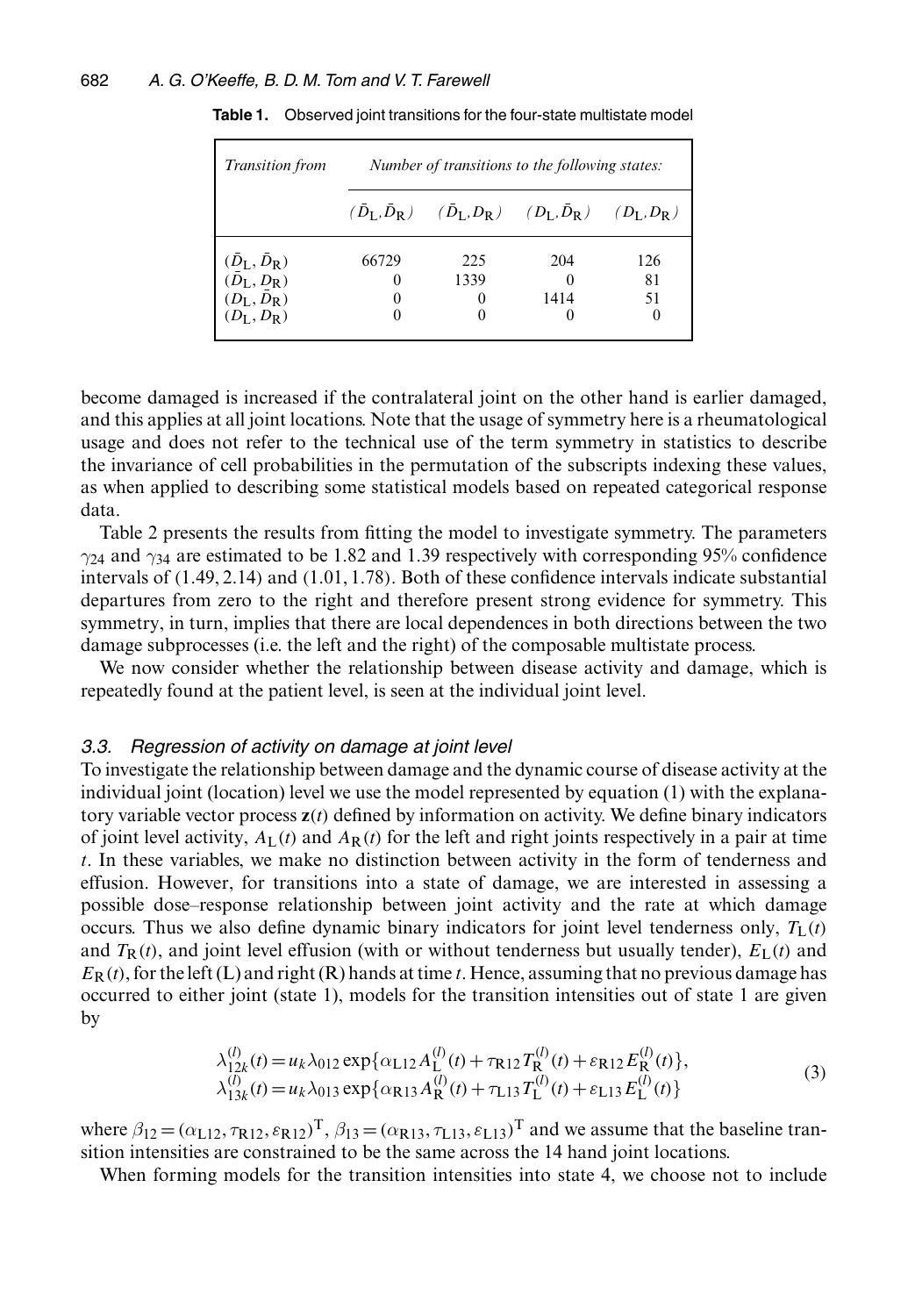| <b>Table 2.</b> Parameter estimates together with |
|---------------------------------------------------|
| associated 95% confidence intervals (in paren-    |
| theses) for the model fitted to investigate sym-  |
| metry in the left and right damage processes†     |

| Joint            | $\hat{\lambda}_{012} (\times 10^{-2})$ | $\hat{\lambda}_{013} (\times 10^{-2})$ |
|------------------|----------------------------------------|----------------------------------------|
| MCP1             | 0.91<br>(0.65, 1.29)                   | 0.34<br>(0.20, 0.57)                   |
| MCP <sub>2</sub> | 0.31                                   | 0.17                                   |
| MCP3             | (0.19, 0.52)<br>0.20<br>(0.11, 0.37)   | (0.08, 0.33)<br>0.36<br>(0.22, 0.59)   |
| MCP4             | 0.62                                   | 0.63                                   |
| MCP <sub>5</sub> | (0.41, 0.94)<br>0.35<br>(0.21, 0.58)   | (0.42, 0.95)<br>0.68<br>(0.46, 1.02)   |
| PIP <sub>1</sub> | 0.95                                   | 0.78                                   |
| PIP <sub>2</sub> | (0.65, 1.38)<br>0.66<br>(0.44, 0.99)   | (0.53, 1.15)<br>1.16                   |
| PIP <sub>3</sub> | 0.67                                   | (0.82, 1.64)<br>0.30                   |
| PIP4             | (0.47, 0.97)<br>0.34<br>(0.21, 0.56)   | (0.19, 0.49)<br>0.20<br>(0.11, 0.37)   |
| PIP <sub>5</sub> | 0.20                                   | 0.37                                   |
| DIP <sub>2</sub> | (0.11, 0.37)<br>0.50<br>(0.33, 0.77)   | (0.23, 0.59)<br>0.57<br>(0.37, 0.87)   |
| DIP <sub>3</sub> | 0.41                                   | 0.36                                   |
| DIP <sub>4</sub> | (0.26, 0.64)<br>0.96<br>(0.66, 1.39)   | (0.23, 0.56)<br>0.82<br>(0.55, 1.22)   |
| DIP <sub>5</sub> | 0.74<br>(0.50, 1.10)                   | 0.42<br>(0.27, 0.65)                   |
|                  |                                        |                                        |

†The estimate for the random-effect variance is  $\theta = 4.99 (3.97, 6.27)$ . Estimates for the symmetry parameters are  $\hat{\gamma}_{24} = 1.82 (1.49, 2.14)$  and  $\hat{\gamma}_{34} = 1.39 \, (1.01, 1.78)$ . MCP, metacarpophalangeal; PIP, proximal interphalangeal; DIP, distal interphalangeal.

information (in the form of explanatory variables) on the activity process in the opposite (damaged) joint at time *t* because of the dominant effect of symmetrical damage. Hence, our models for the transition intensities into state 4 are given by

$$
\lambda_{24k}^{(l)}(t) = u_k \lambda_{024} \exp{\{\tau_{L24} T_L^{(l)}(t) + \varepsilon_{L24} E_L^{(l)}(t)\}},
$$
  
\n
$$
\lambda_{34k}^{(l)}(t) = u_k \lambda_{034} \exp{\{\tau_{R34} T_R^{(l)}(t) + \varepsilon_{R34} E_R^{(l)}(t)\}} \tag{4}
$$

with  $\beta_{24} = (\tau_{L24}, \varepsilon_{L24})^T$ ,  $\beta_{34} = (\tau_{R34}, \varepsilon_{R34})^T$  and, once again, we assume that the baseline transition intensities are constrained to be the same across the 14 joint locations.

Because of the panel nature of the data, we focus on the relationship between observed transitions in the damage process and the values of these activity variables (which are represented by activity or joint pain and swelling on both the left and the right hands) at the *last* clinic visit, i.e. we assume that  $A_L(t)$ ,  $A_R(t)$ ,  $T_L(t)$ ,  $T_R(t)$ ,  $E_L(t)$  and  $E_R(t)$  are piecewise constant between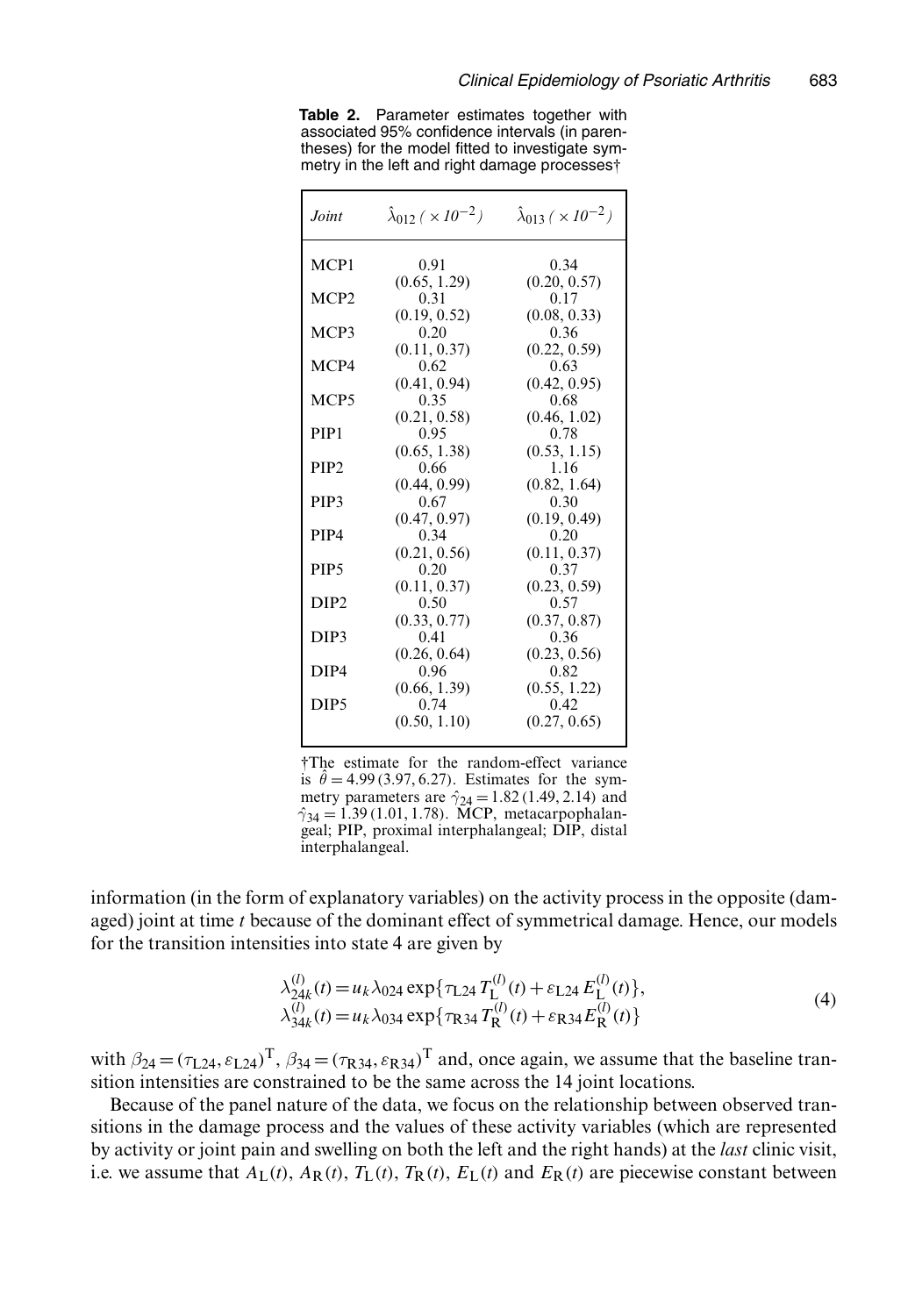clinic visits. Thus underlying activity is assumed to be coarsened by the timing of clinic visits. We additionally assume that these activity variables can only change 'state' immediately after the time of a visit to the clinic when damage information becomes available.

It is 'biologically' conceivable that this model, given by expressions (3) and (4), can be further constrained to allow  $\alpha_{L12} = \alpha_{R13}$ ,  $\tau_{R12} = \tau_{L13}$ ,  $\tau_{L24} = \tau_{R34}$  and, similarly,  $\varepsilon_{R12} = \varepsilon_{L13}$  and  $\varepsilon_{L24} = \varepsilon_{R34}$ . We applied these constraints to subsequent models in the interest of parsimony.

However, the analysis that was just described did not fully exploit the dynamic potential of the framework being used, as it only used the current visit activity information when predicting future damage. It is quite plausible that some measure(s) of the 'activeness' of the joint over time may better characterize the relationship between activity and damage at the joint level, since more of the history of the disease activity process can be incorporated. For illustration, in a further analysis, we added binary explanatory variables (for joints on the left and right hands) that now indicate whether a joint was ever observed active (either swollen or tender) at the present visit or any of the previous protocol visits. We included similar constraints on the explanatory variables (i.e.  $\rho_{L12} = \rho_{R13}$ ,  $\rho_{R12} = \rho_{L13}$  and  $\rho_{L24} = \rho_{R34}$ , where  $\rho$  is the coefficient corresponding to whether or not the joint has ever been active) and allowed only prior activity in the undamaged joint to have an effect on the corresponding transition into state 4 (i.e.  $\rho_{1,34} = \rho_{R24} = 0$ ). We considered the possibility of an effect of activity at other joints on the damage rates by including binary explanatory variables to indicate whether or not activity occurred at any other joint in the same hand and whether or not activity occurred at any other joint in the opposite hand. The addition of these explanatory variables produced no demonstrable effect and they were subsequently removed from the model. Furthermore, we also fitted this model including a four-level factor to account for joint type (levels: finger metacarpophalangeal, proximal interphalangeal and distal interphalangeal and thumb metacarpophalangeal) with each level of this variable constrained to have the same effect across all transitions. However, this was found not significantly to affect any of the transitions to damage and was subsequently removed from the model. Some previous analyses (e.g. Bond *et al.* (2007)) have suggested that the erythrocyte sedimentation rate is one of the most likely patient confounders for a relationship between activity and damage in the hand joints. Thus, we fitted a model that included an explanatory variable to represent time varying erythrocyte sedimentation rate, constrained to have the same effect across all transitions. The inclusion of this explanatory variable did not change substantially the estimated effects of the activity explanatory variables on the transitions to damage, and hence the time varying erythrocyte sedimentation rate variable, for which there was also no evidence for an effect in this model, was not included in our final model.

Table 2 shows variation in baseline transition intensities fitted to each joint location but no obvious patterns. We considered the fitting of joint-location-specific transition intensities in our final model. However, such a model would require a large number of extra parameters to be estimated together with their associated standard errors. This would be challenging computationally and the relatively low number of transitions from states 2 and 3 to state 4 (shown in Table 1) may result in unstable parameter estimates. We take the view that some assumptions must be made with regard to parameter constraints in the interests of parsimony. The inability to model differences in the baseline rates among the joint locations easily and the need to maintain sufficient parsimony are practical limitations of this model.

Tables 3 and 4 present the results of fitting the constrained model including previous activity to 510 of 517 patients included in the earlier 'symmetry' analysis. Seven patients were excluded owing to missing information on disease activity. In Table 3 'transitive' joint refers to the joint undergoing the transition to a state of damage (i.e. to state 2, 3 or 4) and 'opposite' joint refers to the same joint in the opposite hand. From Table 3, where there is no previous damage in either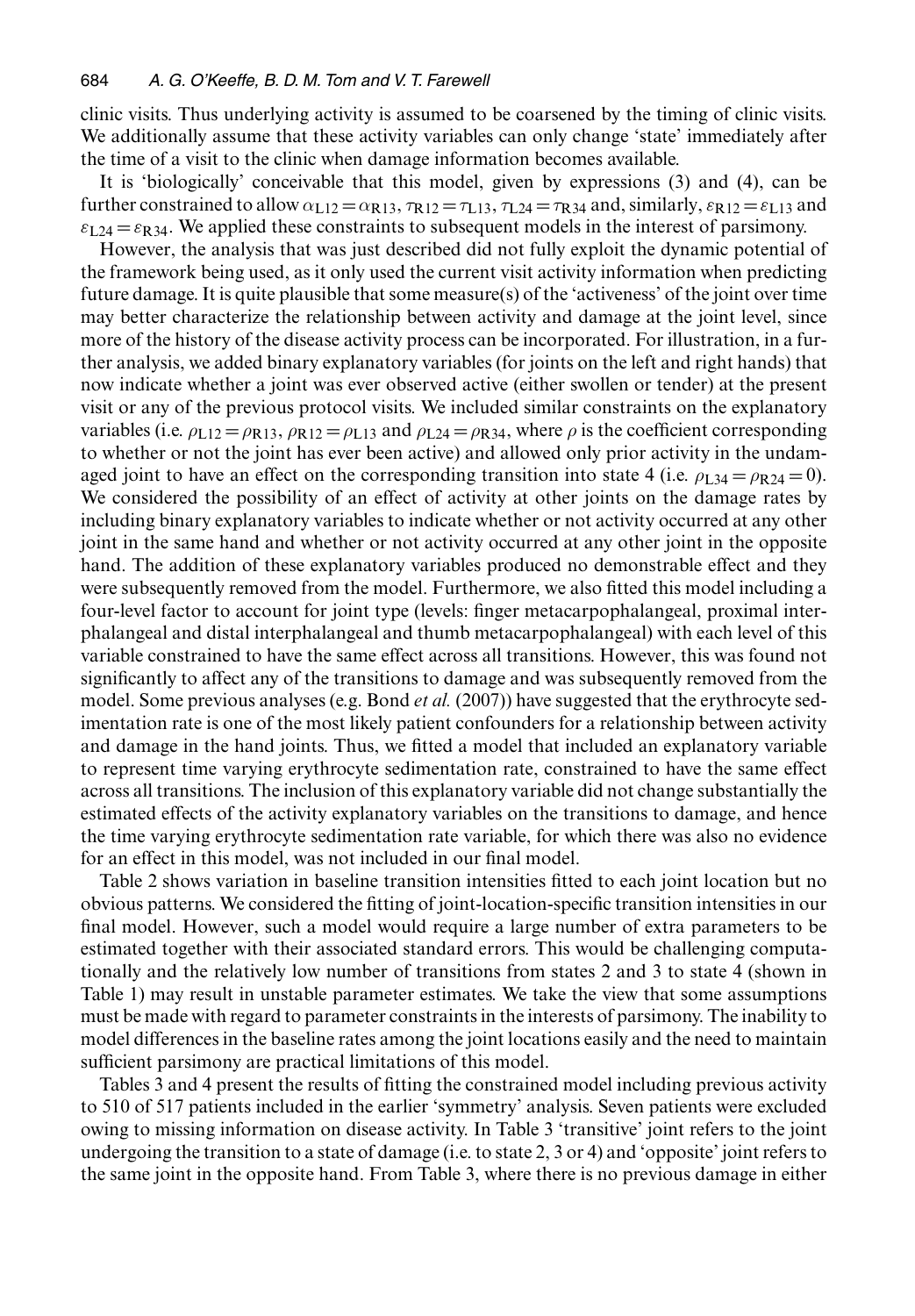**Table 3.** Log-intensity ratio and intensity ratio estimates for activity at the individual joint level, together with associated 95% confidence intervals (in parentheses)

| Effect on transition to damage                                                                                                                                                                                             | Estimate                                                                                                | Intensity ratio                                                                                   |
|----------------------------------------------------------------------------------------------------------------------------------------------------------------------------------------------------------------------------|---------------------------------------------------------------------------------------------------------|---------------------------------------------------------------------------------------------------|
| No previous damage in either joint<br>Tenderness in the transitive joint<br>Effusion in the transitive joint<br>Activity in the opposite joint<br>Transitive joint active in the past<br>Opposite joint active in the past | 1.01(0.72, 1.31)<br>1.50(1.22, 1.77)<br>$0.17(-0.10, 0.44)$<br>0.76(0.52, 1.00)<br>$0.10 (-0.15, 0.35)$ | 2.76(2.06, 3.70)<br>4.47 (3.38, 5.90)<br>1.18(0.90, 1.55)<br>2.14(1.68, 2.71)<br>1.10(0.86, 1.41) |
| Opposite joint damaged<br>Tenderness in the transitive joint<br>Effusion in the transitive joint<br>Transitive joint active in the past                                                                                    | 0.81(0.41, 1.20)<br>0.78(0.34, 1.23)<br>0.31(0.01, 0.62)                                                | 2.24(1.51, 3.32)<br>2.19(1.40, 3.41)<br>1.37(1.00, 1.86)                                          |

**Table 4.** Baseline intensities λ and random-effect variance parameter  $\theta$ , together with associated 95% confidence intervals (in parentheses)

| Parameter       | Estimate<br>$(x10^{-2})$ | 95% confidence<br>interval $(\times 10^{-2})$ |
|-----------------|--------------------------|-----------------------------------------------|
| $\lambda_{012}$ | 0.28                     | (0.21, 0.36)                                  |
| $\lambda_{013}$ | 0.27                     | (0.21, 0.34)                                  |
| $\lambda_{024}$ | 2.15                     | (1.49, 3.10)                                  |
| $\lambda_{034}$ | 2.34                     | (1.58, 3.47)                                  |
| θ               | 3.81                     | (2.98, 4.88)                                  |

joint (i.e. the model is currently in state 1), we observe increases in the rates of transitions into a state of damage when there is current activity (in the form of both tenderness and effusion) and when there has been some past activity in the transitive joint, compared with when no activity has been seen. We note that effusion shows a larger positive effect on transition to damage than tenderness. Conversely, activity in the opposite joint appears not to affect the transition rate to damage significantly. Where the opposite joint is already damaged we see an increase in the transition to damage both where there is current tenderness and where there is current effusion as well as where past activity has occurred in the transitive joint. We note that the effects of tenderness and effusion are similar; we no longer see an apparent dose–response relationship for the covariates representing activity in the transitive joint. This perhaps indicates that, when the opposite joint becomes damaged, the damage process in a joint is more complicated than when no such opposite damage exists and may be significantly influenced by other biological processes.

The log-intensity ratios of the six transitive association effects that were described in the previous paragraph are all positive and large, with probable differential effects observed between the comparable transitions for tender-only and the more severe effused (usually also tender) joints, ipsilaterally, where no damage has occurred to the opposite joint. The effects corresponding to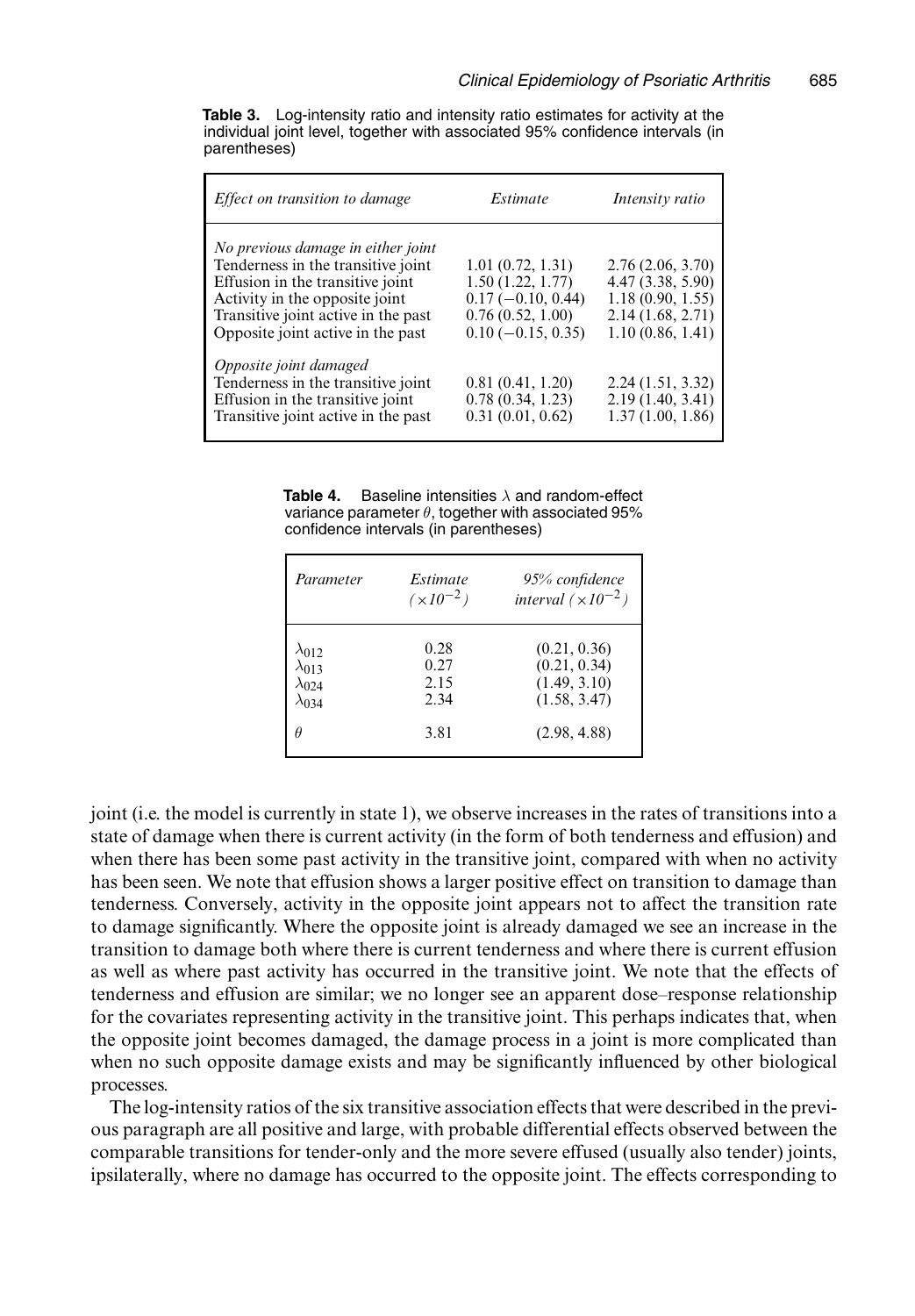effusion tend to be larger than the comparable effects for tender-only joints, ipsilaterally, again where no damage has occurred to the opposite joint. These six association effects are all the statistically significant effects that were found and the four corresponding to current activity suggest that the link between activity and damage is local or specific to the joint on the particular hand being considered. These four associations are what we would consider as a local dependence or influence of activity on damage at a joint. We do not observe any statistically significant association, or evidence of a possibly substantive effect, of having or not having activity in a joint on one hand with having or not having damage on the contralateral joint of the other hand.

All the analyses that are reported in this subsection treated the disease activity process as explanatory variables and the damage process as the outcome. In addition, the various activity explanatory variables were treated as remaining constant between clinic visits. Such models are extremely important because the explanatory variables represent the information that is available to clinicians in managing a patient's disease. However, if the aim is to understand the relationship between activity and damage at a more fundamental level, then it is important to recognize that the disease activity process can be a highly variable and dynamic process (especially when medication is available to treat disease activity). Therefore, with intermittently measured activity (as well as damage) and possibly highly variable gap times between clinic visits, the assumption of piecewise constancy of explanatory variables may be unsuitable for some purposes.

In the next section, we address this concern by considering a multistate model which jointly defines the activity and damage processes (i.e. both activity and damage are treated equally as outcomes).

## **4. Three-state model for activity–damage process**

To characterize better the temporal relationship between activity and damage, we propose a new three-state model for each of the 28 phalangeal joints across the left and right hands of a psoriatic arthritis patient. The three states of this model, which combines activity and damage events, are defined as

- (a) state 1, no damage  $(\bar{D})$  and no activity  $(\bar{A})$  in the joint,
- (b) state 2, no damage  $(\bar{D})$  and activity  $(A)$  in the joint, and
- (c) state 3, damage  $(D)$  in the joint.

A diagrammatic representation of this model is shown in Fig. 3. Transitions between states 1 and 2 (i.e. between the 'activity' states) are permitted. The damage state (i.e. state 3) is absorbing and therefore follow-up for a specific joint ends when damage occurs. Thus, observation of the multistate process for a joint is stopped either when damage occurs or at the last visit to the clinic.

Correlation between the 28 multistate joint processes within the hands of a psoriatic arthritis patient is expected and this within-patient correlation needs to be incorporated in the model. However, because of the reversibility of transitions between activity states, it is computationally difficult to introduce subject-specific random effects into this model as done for the four-state model of Section 4. Whereas Cook *et al.* (2004) achieved this with a simple discrete distribution for the random effects in the progressive multistate model setting, we instead adopt a 'generalized estimating equation' approach to estimation, in which we assume a working independence correlation structure for the 28 correlated multistate hand joint processes within a patient, and then calculate robust standard errors for the estimated parameters through use of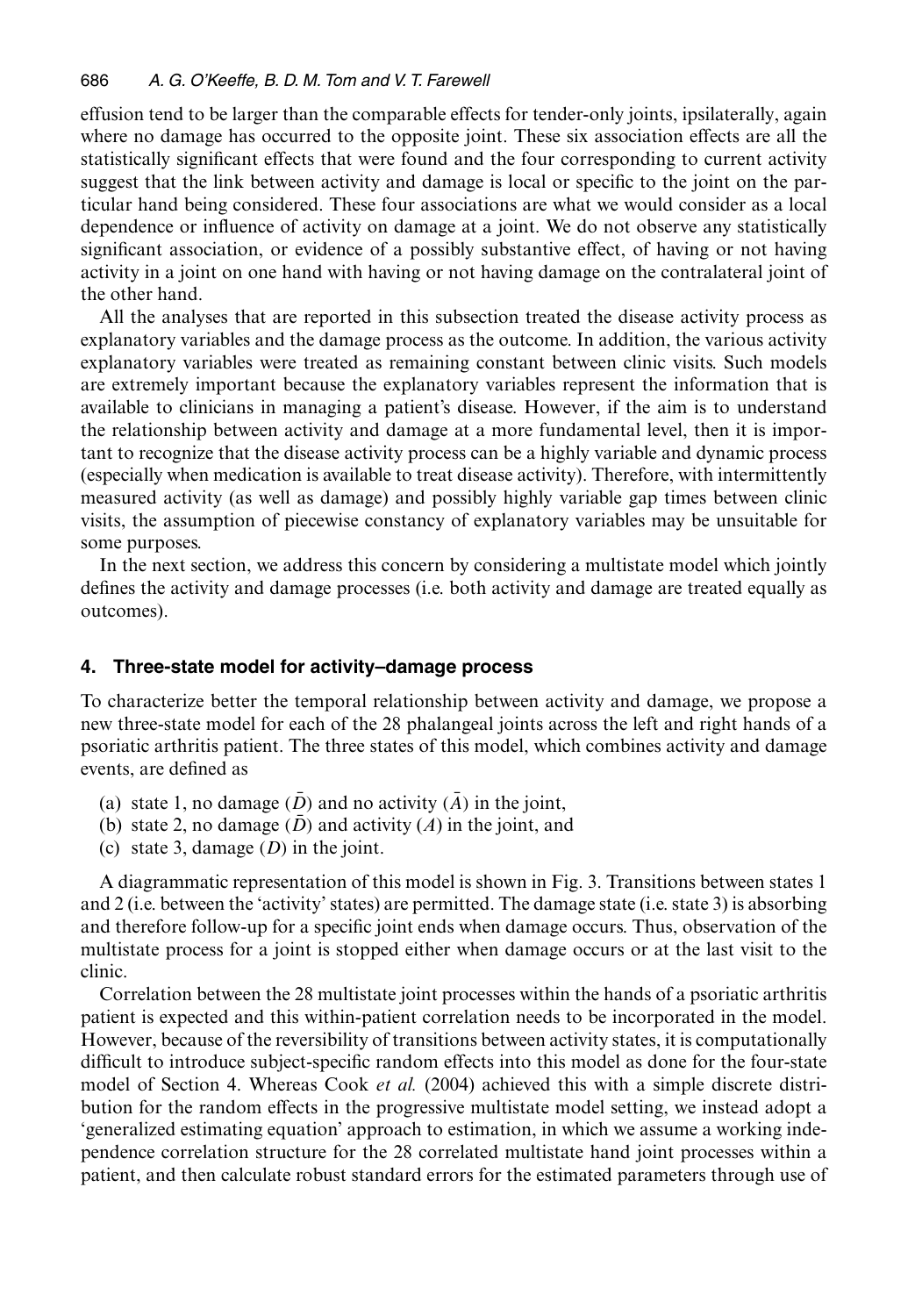

**Fig. 3.** Diagram of the multistate model for the activity and damage combined process

the robust information sandwich matrix (Cox, 1961; Huber, 1967; White, 1982; Royall, 1986). Our approach is similar to that employed in Lee and Kim (1998) but now for non-progressive clustered processes.

The analysis is performed by using the msm package (Jackson, 2008) in R, which implements a standard maximum likelihood estimation approach for multistate models with panel data (Kalbfleisch and Lawless, 1985). This package allows the user to specify explanatory variable effects to act on certain transition intensities only and yields maximum likelihood estimates for the baseline transition intensities and explanatory variable effects. We extract a score vector for each patient, calculated at the maximum likelihood estimates, together with the numerically derived Hessian matrix from the optimization in the msm package to obtain an asymptotic robust variance–covariance matrix for the maximum likelihood estimates, using a method presented in Cook and Lawless (2007) (page 342). This robust variance–covariance matrix accounts for the correlation between joints without the use of a subject-specific random effect.

More precisely, we consider for the *k*th patient at the *p*th phalangeal joint of the hands  $(p=1,\ldots,28)$ , a multistate process  $X_k^{(p)} = \{X_k^{(p)}(t) | t \in \mathcal{T}_k\}$ , with state space  $\Omega = \{1,2,3\}$  as described above, and  $T_k = [0, T_{Sk}^{(p)} \wedge \tau_k)$  denoting the time interval of interest (measured in years) which begins at entry to the clinic and stops at the visit to the clinic where damage in the *p*th phalangeal joint is first observed, if it occurs, or else stops at the last visit to the clinic. Let  $\lambda_{ijk}^{(p)}(t)$ be the transition intensity function associated with  $X_k^{(\tilde{p})}$  corresponding to the transition  $i \to j$ , where  $i \neq j$  ( $i = 1$  or  $i = 2$ ;  $j = 1, 2, 3$ ). Let  $\lambda_{0ij}^{(p)}$  be the baseline transition intensity corresponding to this  $i \rightarrow j$  transition. In addition, let  $\beta_{ij}^{(p)}$  be a vector of regression parameters associated with the producted with the product product in the product of the product of the product of the product of the produc the predictable explanatory variable vector process  $\mathbf{z}_{ijk}^{(p)}(t)$ . Then the transition intensity function for the  $i \rightarrow j$  transition,  $i \neq j$ , at the *p*th phalangeal joint of the hands for the *k*th patient is given by

$$
\lambda_{ijk}^{(p)}\{t|\beta_{ij}^{(p)}, \mathbf{z}_{ijk}^{(p)}(t)\} = \lambda_{0ij}^{(p)}\exp{\{\beta_{ij}^{(p)T}\mathbf{z}_{ijk}^{(p)}(t)\}}.
$$
\n(5)

For parsimony and because we believe that these 28 multistate activity–damage processes describe a similar phenomenon, we assume that  $\beta_{ij}^{(p)} = \beta_{ij}$  and that  $\lambda_{0ij}^{(p)} = \lambda_{0ij}$  in equation (5).

The analysis of the individual joint level data which uses this three-state model is described in the next subsection. The analysis is based on the 510 patients with complete joint level information on activity and damage.

## *4.1. Jointly modelling activity and damage at joint level*

The observed joint transition table for the three-state model that is illustrated in Fig. 3 is shown in Table 5. There are 134 295 observed joint transitions among all the hand joints from the 510 patients. This corresponds to approximately nine transitions observed per patient hand joint. The actual number of observed transitions between differing states was 14 856. By the end of the study period 772 hand joints were damaged, which corresponds to 5% of all 14 280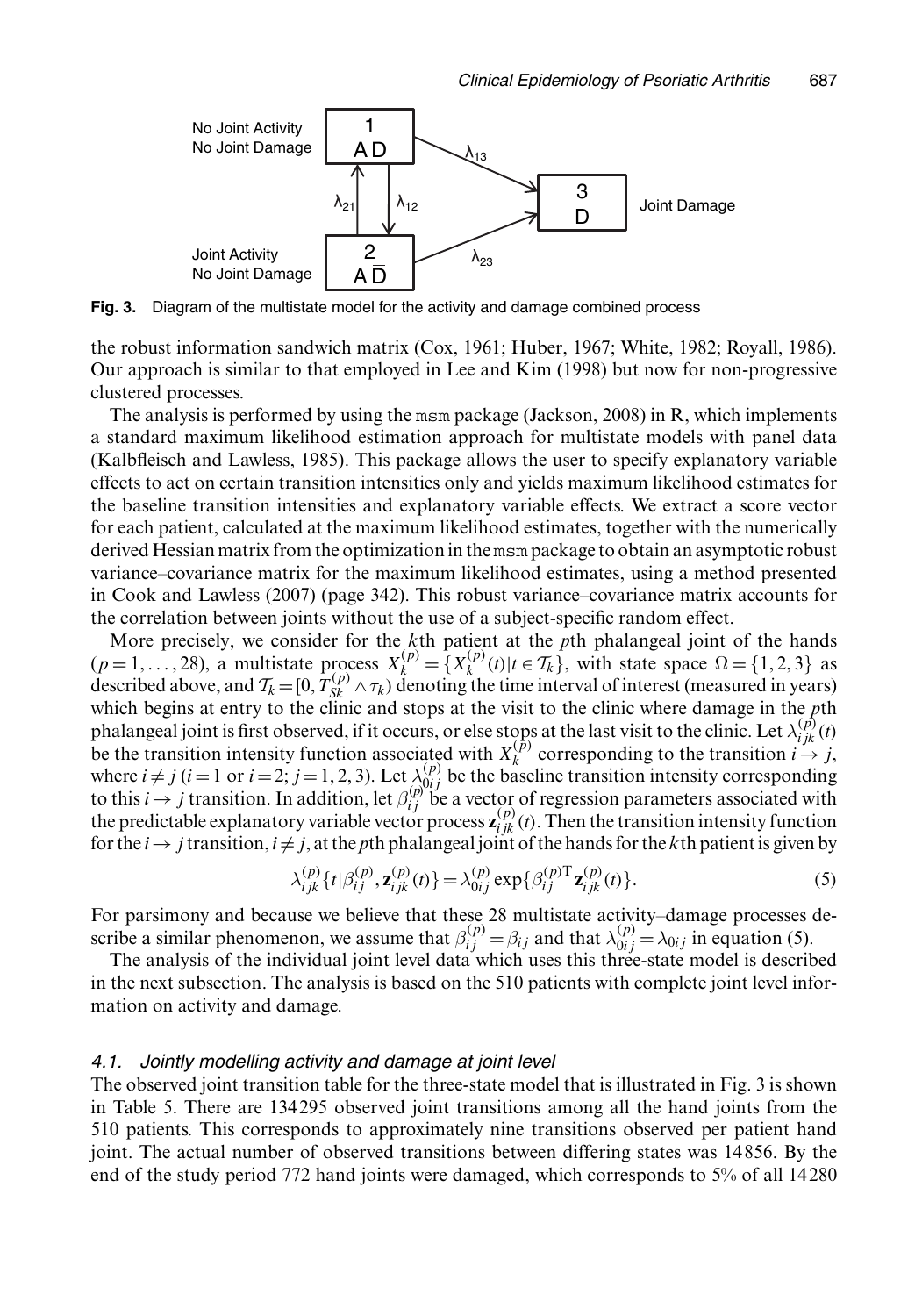| <b>Transition</b><br>from                  | Number of transitions to the following states: |       |                     |  |
|--------------------------------------------|------------------------------------------------|-------|---------------------|--|
|                                            | (A,D)                                          | (A,D) | D                   |  |
| $(\overline{A}, D)$<br>$(A, \overline{D})$ | 113793                                         | 6765  | 510                 |  |
|                                            | 7319                                           | 5646  | 262<br>$\mathbf{0}$ |  |

**Table 5.** Observed joint transitions for the three-state activity–damage multistate model

 $(=28\times 510)$  hand joints. The total hand-joint-years of follow-up until damage or administrative censoring was 122008.6 years, and the observed rate of hand joint damage is six joints per 1000 hand-joint-years of follow-up.

We fit to these data the three-state model defined in equation (5), with a five-level factor variable for type of joint (i.e. metacarpophalangeal, proximal interphalangeal, distal interphalangeal, metacarpophalangeal 1 and proximal interphalangeal 1—see Fig. 1), a time-dependent explanatory variable indicating whether the joint at the previous visit to the clinic had ever been observed active (at this visit or in the past) and a time-dependent variable indicating whether or not the corresponding joint in the opposite hand is in a state of damage for  $z(t)$ . We fitted this model with explanatory variable effects on all transitions and performed Wald tests, using the robust variance–covariance matrix, to determine whether or not effects on all transitions were required. As a result, the time-dependent explanatory variable representing past activity and the joint type factor were excluded from the equations for the transition intensities out of state 2. Additionally, we parameterized the baseline  $2 \rightarrow 3$  transition intensity in terms of the baseline  $1 \rightarrow 3$  transition intensity, i.e.  $\lambda_{023} = \lambda_{013} \exp(\gamma)$ , adjusting for explanatory variables.

Table 6 shows the results of fitting this model. We observe strong evidence to support the hypothesis that  $\lambda_{023} > \lambda_{013}$ . This evidence is reflected in a large  $\gamma$ -estimate of 3.08 (robust 95%) confidence interval (1.76, 4.40)), which equates to an approximately 22 times greater transition rate to damage from an active (but not damaged) state than from a state of non-activity (and not damaged) just before the transition to damage, other factors being the same. In addition, there is evidence of the 'ever active' variable being positively associated with the  $1\rightarrow 2$  and  $1\rightarrow 3$ transitions. Thus a joint ever being recorded as active before the current visit increases both the baseline transition rates of making an instantaneous transition from a state of 'no damage, no activity' to 'no damage, activity' and to 'damage'. In controlling for damage in the same joint of the opposite hand, we see that damage on the opposite hand has a significant effect only on the transitions to damage (i.e.  $1 \rightarrow 3$  and  $2 \rightarrow 3$ ), further strengthening the argument for symmetric damage seen in the previous four-state model.

The value  $\exp(\gamma) = 21.72$  describes the ratio between  $\lambda_{23}$  and  $\lambda_{13}$  in the absence of damage to the opposite joint. Since the effects of damage to the opposite joint are of similar magnitude, we obtain a similar estimate of  $21.72 \times 7.50/7.19 = 22.65$  for this ratio in the presence of damage to the opposite joint. This concurs to some extent with the results from the four-state model which showed that the presence of activity has a significant effect on the rate of transition to damage in a joint where the same joint in the opposite hand already exhibits damage. Furthermore, we note that there is a negligible effect of opposite joint damage on the  $1 \rightarrow 2$  transition intensity. This suggests that the apparent symmetric effect of opposite joint damage is not mediated through an increase in disease activity but rather through another, unknown, mechanism.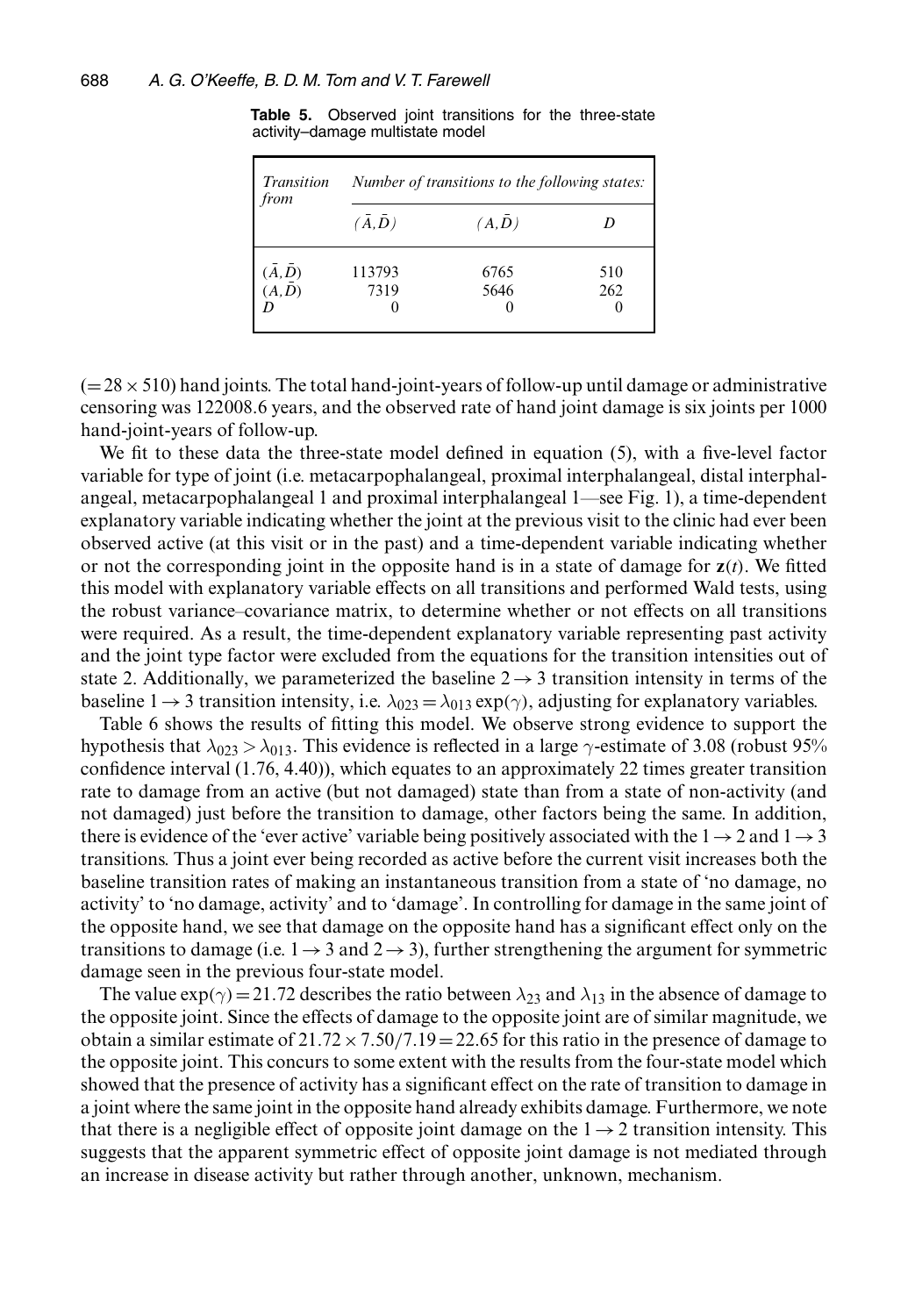| Parameter                                                                                                                                                                                                                                                                                                                                                                                                                                                                                                                                     | Estimate                                                                                              |                                                                                                                                                                                                                 | 95% confidence interval                                                                                                                                                                                        |  |
|-----------------------------------------------------------------------------------------------------------------------------------------------------------------------------------------------------------------------------------------------------------------------------------------------------------------------------------------------------------------------------------------------------------------------------------------------------------------------------------------------------------------------------------------------|-------------------------------------------------------------------------------------------------------|-----------------------------------------------------------------------------------------------------------------------------------------------------------------------------------------------------------------|----------------------------------------------------------------------------------------------------------------------------------------------------------------------------------------------------------------|--|
|                                                                                                                                                                                                                                                                                                                                                                                                                                                                                                                                               |                                                                                                       | Naive                                                                                                                                                                                                           | Robust                                                                                                                                                                                                         |  |
| <i>Baseline intensities</i> ( $\times 10^{-2}$ )                                                                                                                                                                                                                                                                                                                                                                                                                                                                                              |                                                                                                       |                                                                                                                                                                                                                 |                                                                                                                                                                                                                |  |
| $\lambda_{012}$                                                                                                                                                                                                                                                                                                                                                                                                                                                                                                                               | 9.24                                                                                                  | (8.19, 10.43)                                                                                                                                                                                                   | (6.76, 12.63)                                                                                                                                                                                                  |  |
| $\lambda_{013}$                                                                                                                                                                                                                                                                                                                                                                                                                                                                                                                               | 0.14                                                                                                  | (0.07, 0.30)                                                                                                                                                                                                    | (0.04, 0.49)                                                                                                                                                                                                   |  |
| $\lambda_{021}$                                                                                                                                                                                                                                                                                                                                                                                                                                                                                                                               | 151.48                                                                                                | (146.10, 157.10)                                                                                                                                                                                                | (126.25, 181.76)                                                                                                                                                                                               |  |
| Intensity ratios<br>$exp(\gamma)$<br>Metacarpophalangeal on $1 \rightarrow 2$<br>Metacarpophalangeal on $1 \rightarrow 3$<br>Proximal on $1 \rightarrow 2$<br>Proximal on $1 \rightarrow 3$<br>Distal on $1 \rightarrow 2$<br>Distal on $1 \rightarrow 3$<br>Thumb metacarpophalangeal on $1 \rightarrow 2$<br>Thumb metacarpophalangeal on $1 \rightarrow 3$<br>Joint ever active on $1 \rightarrow 2$<br>Joint ever active on $1 \rightarrow 3$<br>Opposite joint damage on $1 \rightarrow 2$<br>Opposite joint damage on $1 \rightarrow 3$ | 21.72<br>1.10<br>0.37<br>1.24<br>1.04<br>0.86<br>2.82<br>1.26<br>2.68<br>2.98<br>3.07<br>1.20<br>7.19 | (11.89, 39.69)<br>(0.99, 1.21)<br>(0.16, 0.86)<br>(1.12, 1.36)<br>(0.56, 1.94)<br>(0.77, 0.95)<br>(1.60, 4.96)<br>(1.12, 1.42)<br>(1.43, 5.04)<br>(2.84, 3.13)<br>(2.38, 3.96)<br>(1.01, 1.44)<br>(4.90, 10.54) | (5.79, 81.46)<br>(0.82, 1.47)<br>(0.05, 2.75)<br>(0.96, 1.59)<br>(0.31, 3.52)<br>(0.63, 1.16)<br>(0.95, 8.36)<br>(0.97, 1.63)<br>(0.88, 8.13)<br>(2.13, 4.17)<br>(1.27, 7.40)<br>(0.64, 2.27)<br>(2.11, 24.44) |  |
| Opposite joint damage on $2 \rightarrow 1$<br>Opposite joint damage on $2 \rightarrow 3$                                                                                                                                                                                                                                                                                                                                                                                                                                                      | 1.08<br>7.50                                                                                          | (0.91, 1.28)<br>(5.08, 11.09)                                                                                                                                                                                   | (0.64, 1.82)<br>(2.40, 23.46)                                                                                                                                                                                  |  |
|                                                                                                                                                                                                                                                                                                                                                                                                                                                                                                                                               |                                                                                                       |                                                                                                                                                                                                                 |                                                                                                                                                                                                                |  |

**Table 6.** Intensity ratio and baseline intensity parameter estimates together with associated naive and robust 95% confidence intervals for the model that includes the effects of joint type, previous activity on transitions from state 1 and opposite damage on all transitions

Further generalization of our three-state model to incorporate piecewise constant baseline intensities resulted in some evidence for a decline in the transition rate from the state of 'no damage, no activity' (state 1) to the state of'no damage, activity' (state 2) as the timein clinicincreased. However, no evidence was found for changes over time in the transition rate from state 2 to state 1 and the two transition rates into the 'damage' state (state 3). Moreover the  $\gamma$ -estimates that were obtained when the follow-up time period was stratified into three intervals either as  $[0, 1)$ ,  $[1, 3)$ and  $[3, \infty)$  or  $[0, 5)$ ,  $[5, 10)$  and  $[10, \infty)$  were 3.155, 3.015 and 2.714 or 3.048, 2.618 and 2.807 respectively. These estimates were well within the 95% robust confidence interval of 1.76–4.40 that was reported in the previous paragraph and provided no evidence for a marked change in  $\gamma$ over time. Finally, there was no demonstrable modification of the estimated explanatory variable effects in Table 6 when these additional time inhomogeneous three-state models were fitted.

The analyses of this subsection again demonstrate a local dependence at the joint level between activity and damage (i.e. activity influences damage locally) and characterize more fully the temporal ordering.

# **5. Causality**

## *5.1. Framework*

In the section on 'Assessing causality' in a classic epidemiological text (Lilienfeld and Stolley, 1994) it is argued that

'a relationship is considered causal whenever evidence indicates that the factors form part of the com-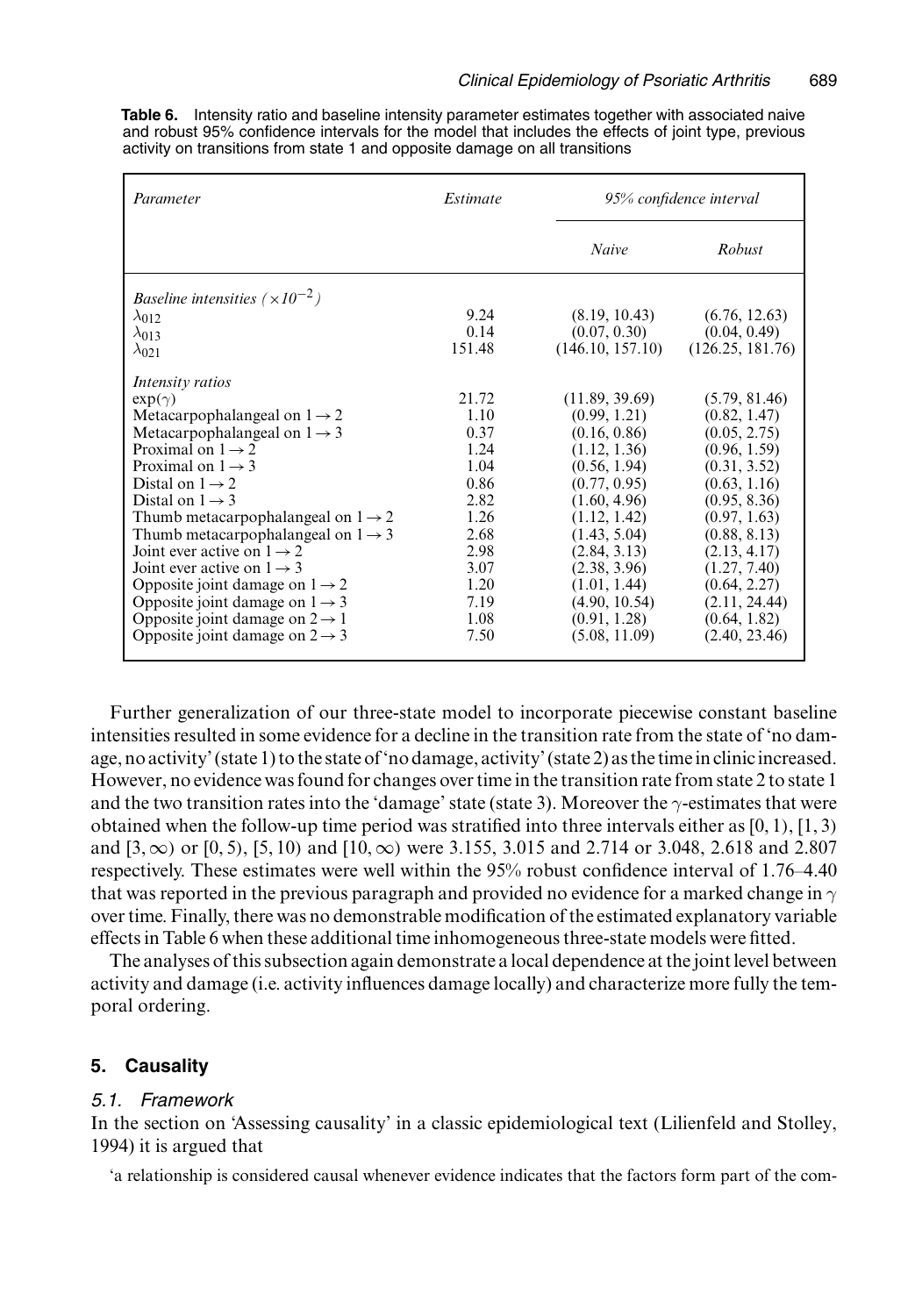plex of circumstances which increases the probability of the occurrence of disease and that a diminution of one or more of these factors decreases the frequency of the disease'.

Sir Austin Bradford Hill, in his 1965 Presidential address to the Section of Occupational Medicine of the Royal Society of Medicine (Hill, 1965), discussed aspects of an association that should be especially considered when attempting to infer causation in this sense from association. These aspects, which are now referred to as the Bradford Hill criteria, are

- (a) strength of association,
- (b) consistency,
- (c) specificity,
- (d) temporality,
- (e) biological gradient,
- (f) biological plausibility,
- (g) coherence,
- (h) experimental evidence (when available) and
- (i) analogy.

However, Hill never intended these 'viewpoints' to be 'hard-and-fast rules of evidence that *must* be obeyed before we can accept cause and effect' (Hill, 1965). They are not necessary and/or sufficient conditions to declare causation from an observed association, although temporality is indisputably a necessary condition as a cause must precede its effect. They are, however, useful in providing a structure when attempting to move from association to causation. In particular, they (excluding criterion (h)) have been found to be valuable in epidemiological settings.

Schweder (1970) regarded his concept of local (in)dependence as a potential aid in addressing causal questions and it is closely linked to the concept of Granger causality (Granger, 1969). We note that Granger causality was initially defined in the context of discrete time series, where suppose that there are two time series  $X(t)$  and  $Y(t)$ , and  $U(t)$  represents 'all of the information in the universe' up to time  $t \in \mathbb{Z}^+$ . Then we say that  $X(t)$  is Granger causal for  $Y(t)$  if *Y* may be better predicted at time  $t + 1$  given  $\mathcal{U}(t)$  than given  $\mathcal{U}(t)\setminus X(t)$ . Otherwise we say that  $X(t)$  is Granger non-causal for  $Y(t)$ . Local (in)dependence may be viewed somewhat as an extension of the Granger causality–non-causality concept to processes in continuous time. The asymmetry of the local independence concept makes it particularly attractive, as having one subprocess locally influencing a change in another, but the other not having any influence on the first, is precisely how we would like to characterize a causal effect of  $Y_i$  on  $Y_k$ . However, a one-sided local dependence relationship between two subprocesses of a composable Markov process is not sufficient to imply causation.

Aalen (1987), in extending the concept, stressed that local (in)dependence was a dynamic statistical approach which, by incorporating time explicitly, offers a natural way to model potential causal relationships. This is reflected in other writings which take a dynamic viewpoint including that of Arjas and Parner (2004) who not only believe that explicit accounting of the time aspect should be made because of the time ordering of cause and effect but also because often the durations between different events are an integral part of the causal problem and therefore of the analysis. This viewpoint is also seen in Commenges and Gégout-Petit (2009) who developed a general dynamical model as a framework for causal interpretation, which uses the concepts of 'the system' and 'causal influence', is centred on stochastic processes and further builds on the local dependence concept.

In our discussion of psoriatic arthritis disease progression that follows, we use both the Bradford Hill criteria and Schweder's local (in)dependence concept to reason about whether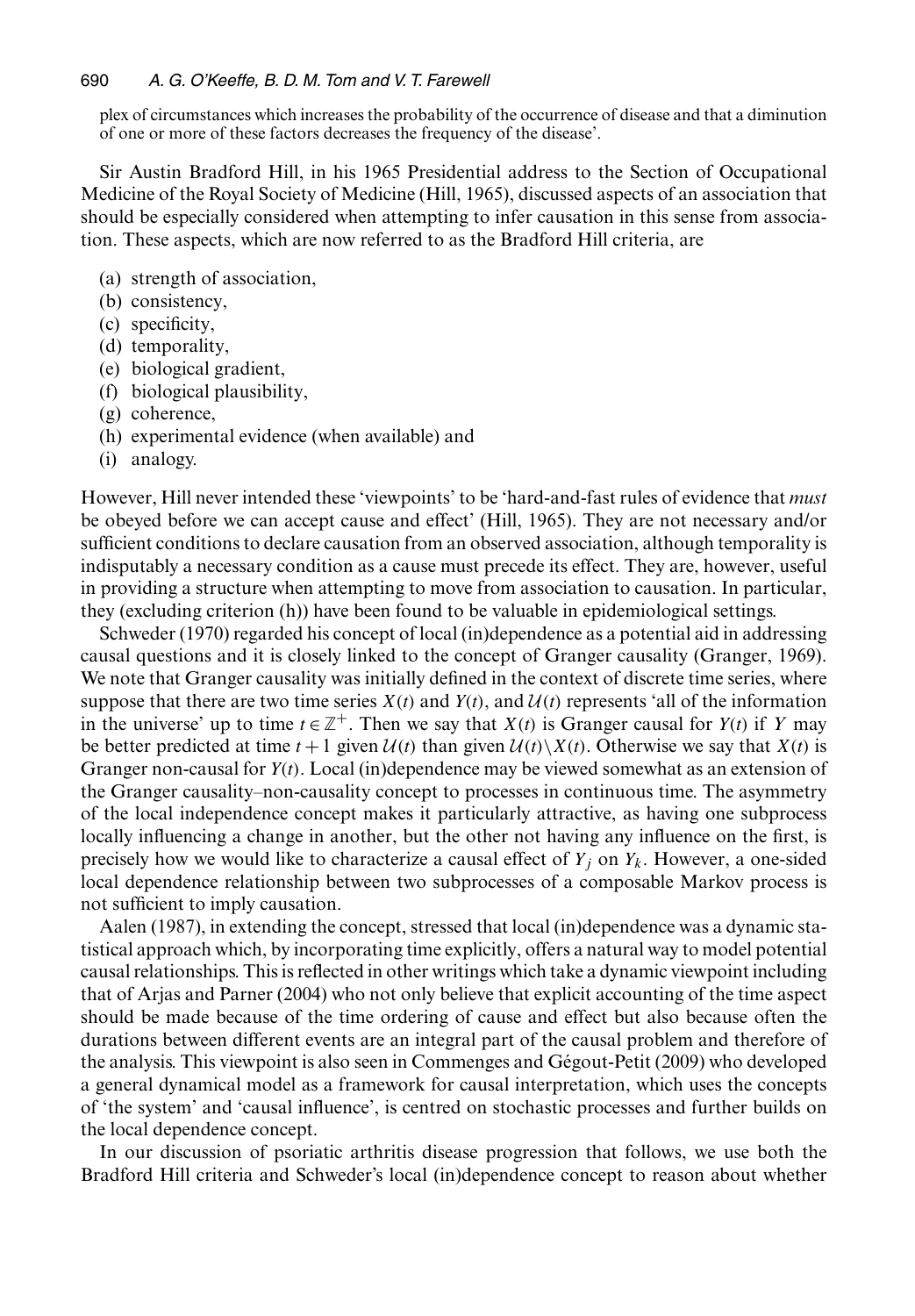associations that were found in our analyses, which are based on multistate models at the individual joint level of the hands, can be considered causal. We recognize that there are other formal frameworks for thinking about causality (e.g. the decision theoretic (conditioning by intervention, do-calculus), counterfactuals (potential outcomes) and causal graphs (marginal structural models) approaches) that have been applied in the literature (Dawid, 2000; Pearl, 2000; Rubin, 1974, 1978; Robins *et al.*, 2000). However, we believe that, for our application, the Bradford Hill criteria and Schweder's local (in)dependence are more natural and helpful methods for inferring causal relationships, as our focus is not on intervention but on further mechanistic understanding of the disease. See Aalen and Frigessi (2007) for a discussion of mechanistic causality.

## *5.2. Information for causal inference*

As described previously, recent work (Bond *et al.*, 2007; Bond and Farewell, 2009) has demonstrated that higher prior active joint counts are related to higher rates of damage development at the patient level. Also, the differential effects of tender only and the more severe effused (usually also tender) provide some indication of a dose–response relationship. The analyses of Sections 3 and 4 allow us to consider the extent to which these analyses performed at the individual joint level, and the associations that may be demonstrated, aid our understanding of disease progression and inform us additionally about causality.

In addition to the recognition that association cannot be used to prove causation, inference about causation also needs to reflect the possibility of different causal pathways. Thus, a link between activity and damage at the individual joint level need not preclude the involvement of other factors nor completely separate pathways to damage.

In Section 3.2, evidence emerged of a symmetric pattern of joint damage. For a pair of joints at the same location in the two hands, local dependences were identified in both directions between the damage subprocesses in the left and right hands. Although these results represent an important finding, these local dependences do not immediately warrant a causal explanation, as they do not produce a one-sided (local dependence) asymmetric relationship between the two damage subprocesses. It is quite plausible that the same underlying biological mechanism is driving these two damage subprocesses, although a robust biological explanation for damage symmetry has not been put forward and tested yet. However, there are some animal data to suggest neurological influence on inflammation (Chahl and Ladd, 1976; Denko and Petricevic, 1978), which, as Levine *et al.* (1987), Helliwell *et al.* (2000) and Bukhari *et al.* (2002) have discussed, may indicate that

'a biological mechanism exists whereby afferent nerves from one joint can induce an inflammatory response in the contralateral joint by inducing the release of inflammatory mediators'

(Bukhari *et al.*, 2002). Although this explanation is somewhat speculative, it would account for the observed but non-causal relationship of damage in one hand being associated with subsequent damage in the other hand.

Thus, in exploring causal links between activity and damage at the individual joint level, it must be accepted that any link will be part of a complex of factors that influence the extent of damage seen in psoriatic arthritis patients.

However, the results in Section 3.3 do suggest

- (a) joint specificity of the relationship between activity and damage;
- (b) strong associations for the four statistically significant and biologically plausible local effects obtained and, where no previous damage has occurred in either joint of a pair,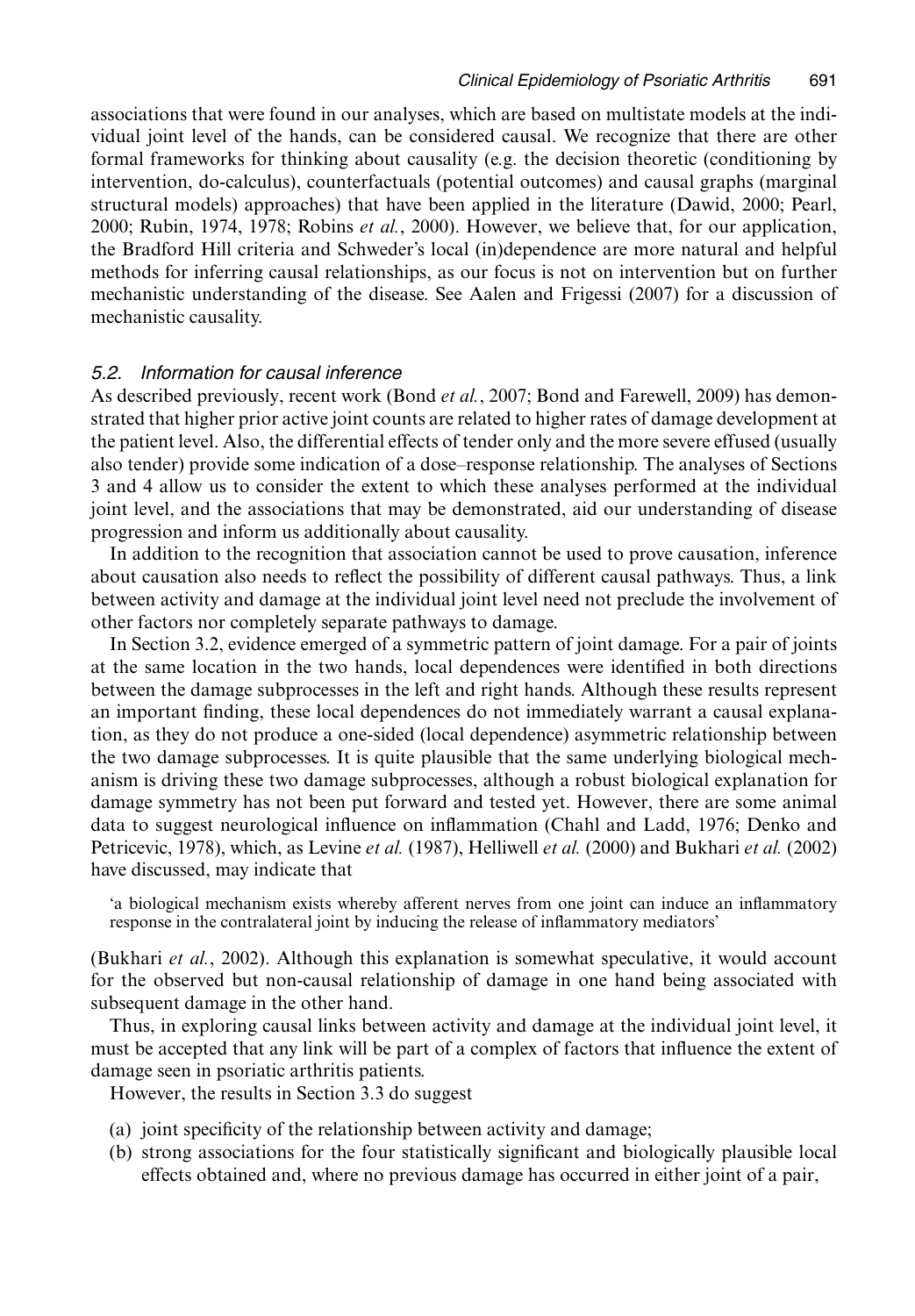#### 692 *A. G. O'Keeffe, B. D. M. Tom and V. T. Farewell*

(c) a dose–response relationship of activity with damage at the joint level (i.e. a biological gradient).

Similar effects of tenderness and effusion, rather than a dose–response relationship, were seen where the opposite joint of a pair exhibits damage, though we note that the damage process may become more complex once the opposite joint is damaged, especially in light of the symmetric relationships that were discussed in Section 3.2. If other causal pathways influence damage where opposite damage exists then a dose–response relationship may be more difficult to detect. As indicated in Section 3.3, we would consider these relationships to represent local dependence of activity on damage although the activity process is not formally modelled. Here and in Section 4 the determining of asymmetry of local dependence relationships is not specifically addressed and is less critical because any influence of damage on subsequent activity in a joint is of less clinical interest or, at least, represents a very different clinical question. However, as Aalen argued, the dynamic perspective of Schweder's work may be most important and the analysis of Section 3.3, because of the longitudinal nature of the data, does help to characterize the temporal relationship between activity and damage.

Therefore these results do provide support for a putative causal relationship between activity and damage. It can also be argued, we feel, that, from the perspective of both biological plausibility and temporal ordering, this demonstrated relationship at the joint level offers more support for a causal link than the relationships at the patient level that were seen in previous investigations.

Results from the three-state model in Section 4 confirm that the link between activity and damage at the individual joint level is seen even in a model which more realistically reflects the highly variable nature of the activity process. This further strengthens the evidence for the association and the temporal ordering and, thus, for a causal link. Moreover, although there is some increase in the baseline transition rate from the inactive state if the joint has ever been active, from 0.0014 to 0.0014  $\times$  3.07 = 0.0043, this is much less than the rate from the active state, 0.0304. Thus, the causal argument is enhanced since the disappearance of activity has a similar (but negative) effect to that of the appearance of activity. We note also that in this model, where activity is modelled in continuous time, there is no evidence to suggest that the presence of damage in the opposite joint of a pair diminishes the increase in the transition rate to damage from a state of activity when compared with that from a state of inactivity.

## *5.3. Does activity cause damage?*

The determination of causality from observational data is notoriously difficult. Mathematical formalization of the causality concept, in itself, is not enough to allow a causal relationship to be inferred from an observed association. However, the presence of a mathematical framework to reason about causality is helpful, if not essential, when attempting to address clinical questions of a causal nature. The multistate modelling framework provides a good illustration of how mathematical and statistical concepts, such as local independence and local dependence, allow causal hypotheses to be framed in a way such that they can be investigated in a statistically coherent manner. Mathematical formalization together with sound application of the Bradford Hill criteria may represent a useful strategy for inferring causality from observational data.

Because causation cannot be proved with observational data, there can be debate about the extent to which causality is supported. For example, activity might be regarded as an early stage of a damage process so that their temporal ordering is simply a natural course of disease with no causal implications. However, because activity is clearly part of an inflammatory process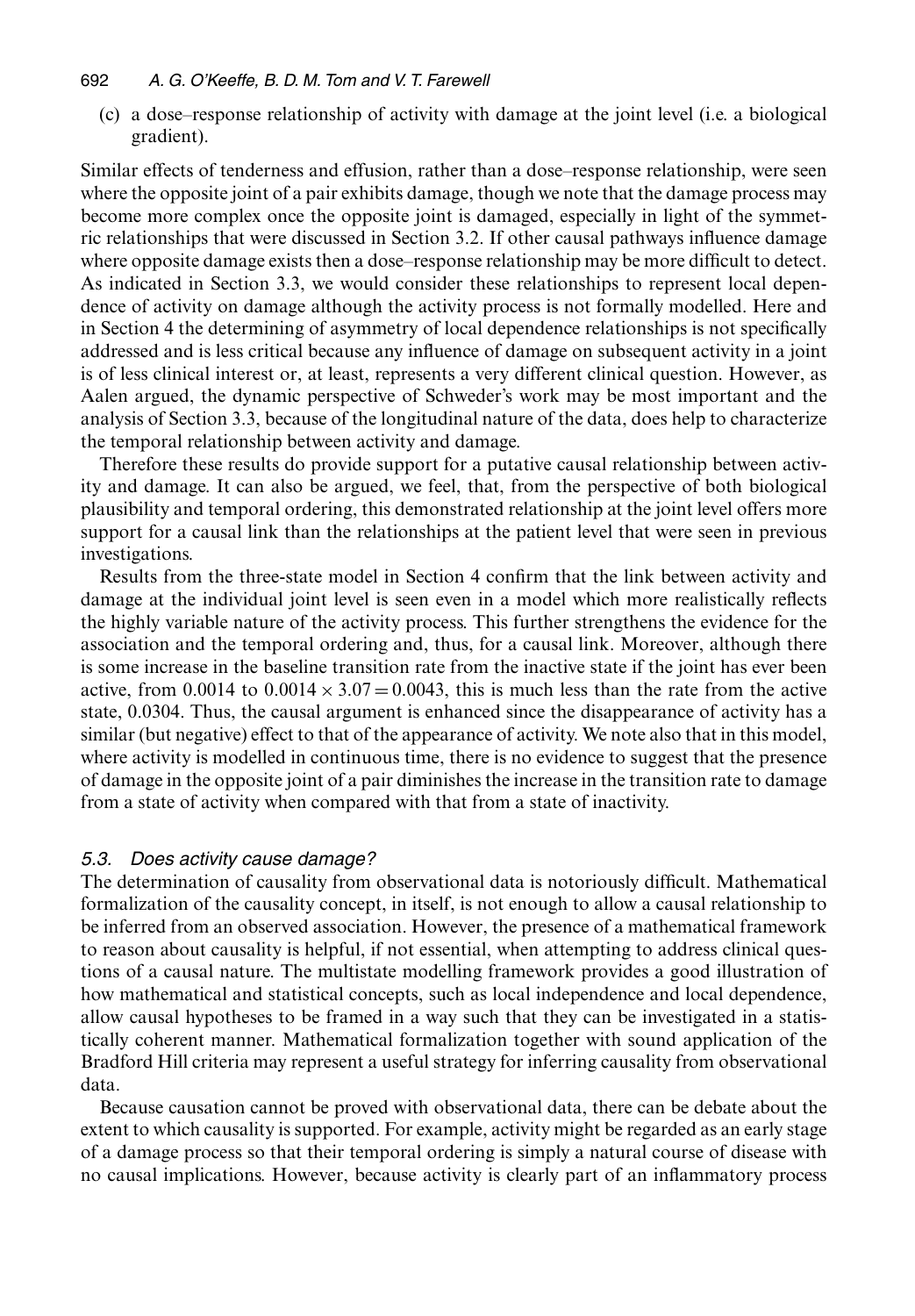which is generally transient and damage is a condition which is irreversible and need not be associated with concurrent inflammation, some sort of causal link appears more reasonable. This argument is more reasonable because we have been able to demonstrate, to a considerable degree, that this damage process will occur at the joint level. Of course, if we did not find this joint level relationship, there might be other causal explanations for previous findings relating patient level associations between the extent of activity and progression of damage. These arguments must, however, be somewhat more complex and speculative and that is why we would argue that the establishment of an activity–damage relationship at the joint level 'strengthens' the case for a causal pathway.

Similarly, investigation of the biological gradient, or dose–response, Bradford Hill criterion can be context specific in its application. For example, most diets in the developed world contain sufficiently high levels of phenylalanine to induce neurological manifestations for individuals lacking the enzyme phenylalanine hydroxylase. However, elsewhere, a dose–response relationship will exist between the level of phenylalanine and the level of neurological problems. Thus the primary risk factor for the disease phenylketonuria is binary (genetic) when the gene is rare and a continuous dietary measure where the genetic condition is common.

One might therefore consider a 'trigger' hypothesis for the relationship between activity and damage. If the onset of inflammation is all that is needed to initiate a process leading to damage, then no dose–response or more complex temporal relationship with activity over time would be seen. However, conversely, if we do see such relationships then such a 'trigger' hypothesis is less plausible.

Previous analyses (see Bond *et al.* (2007) for a summary and further references) suggested erythrocyte sedimentation rate as the most likely patient level confounder of activity and damage relationship, and it was included in those analyses. As reported in Section 3.3, it did not have a demonstrable effect in models at the joint level. The use of random effects will mitigate the potential influence of other unmeasured confounders at the patient level. Potential confounders measured at the individual joint level are not easily envisaged on the basis of published literature on arthritic damage in primarily autoimmune arthritides.

Bond and Farewell (2009) also addressed the issue of potentially informative observation times for these data. Although some evidence for such informative observation was present, allowance for it in the study did not demonstrate any marked bias in the relationship between activity and damage.

Thus the work that is reported here represents our effort to substantiate the well-held, but yet unproven, claim that activity causes damage in psoriatic arthritis. Our systematic approach to assessing this claim, which crucially relied on the analyses of activity and damage data at the hand joint level and not only at the patient level, leads us to conclude that there is strong epidemiological evidence for a causal relationship between activity and damage, although other causal pathways may also be present. This conclusion is based on our results being consistent with the majority of the Bradford Hill criteria: specificity, strength of association, biological gradient, temporality and biological plausibility, at the joint level. Others such as consistency and analogy have been shown at the patient (systemic) level in other psoriatic arthritis populations and in RA populations respectively. Moreover our results do not, in any way that we know of, conflict with generally known facts regarding the biology and natural history of progression of disease in psoriatic arthritis patients, thus suggesting coherence. Furthermore, there are recent clinical trials that have shown that new biological therapies are effective in slowing the progression of arthritis disease. These biologics calm the inflammation of arthritis by inhibiting the components of the immune system that trigger the inflammatory response.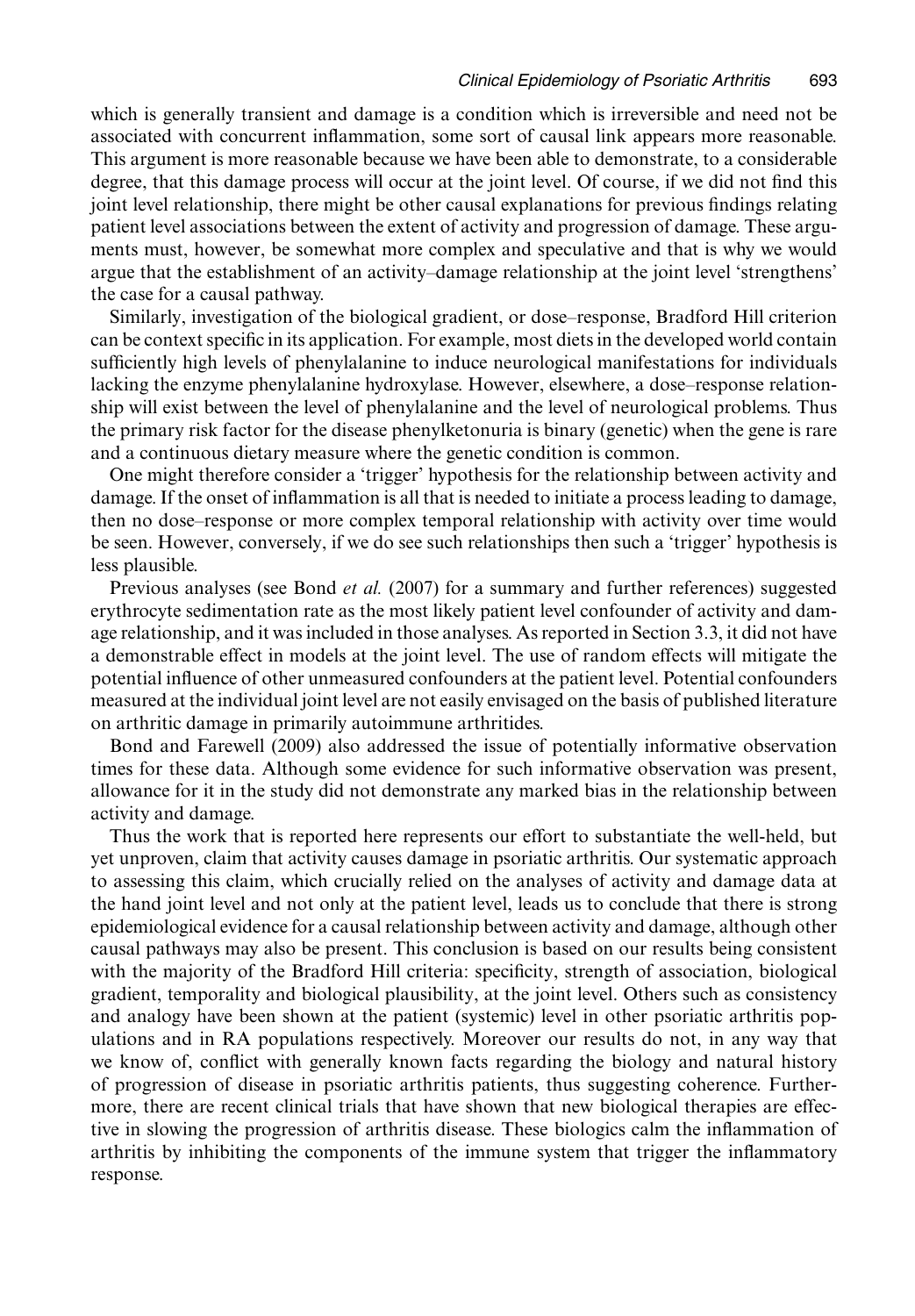## **6. Conclusion**

The study of the progression of psoriatic arthritis by using multistate models has provided an intuitive way of examining the disease process from a dynamic perspective. We considered the damage process in the individual joints as a continuous Markov process and this was modelled by using various multistate models over a series of discrete states. In our four-state model (Section 3), we considered the transition intensities relating to the damage process to be functions of the activity process at the previous visit to the clinic in each pair of hand joints. This allowed an assessment of the influence of disease activity on joint damage, while incorporating explicitly the passage of time and the inherent correlation between the joints through the use of a subject-specific random effect. Explanatory variables that are found to affect the transitions to states of damage significantly may imply a local dependence between activity and damage, in accordance with the work of Schweder. The three-state model (Section 4) allowed joint modelling of activity and damage as continuous Markov processes and provided a further insight into how the activity process may influence the damage process. The fit of this model suggested strong evidence of an effect of disease activity on joint damage, again demonstrating a local dependence between activity and damage at the individual joint level, while accounting more appropriately for the dynamic nature of both the activity and damage processes.

Overall, the use of multistate models has proved indispensable in the assessment of local (in)dependences in dynamic processes. Our application of these ideas at the joint level in psoriatic arthritis patients has allowed us to determine the extent to which evidence of local dependence between the activity and damage processes, together with the Bradford Hill criteria, permits a causal link between activity and damage. We conclude, after consideration of other possible explanations, that there is significant evidence in our analyses to suggest a causal relationship between disease activity and clinical damage in the hand joints of patients suffering from psoriatic arthritis, although the biological mechanism by which this occurs is still to be fully understood.

Our particular attempt to move from association to causation by using Schweder's local independence and local dependence concepts and the Bradford Hill criteria is, to our knowledge, one of the first comprehensive attempts along these lines at establishing causality in a wellmotivated, important and substantial medical problem. Our analyses used data from the largest cohort of psoriatic arthritis patient followed up over time in the world, with data at the most appropriate level (i.e. the joint level) for investigating the causal relationship between activity and disease progression. We recommend that this approach to inferring causality from cohort data be considered more often in the future.

## **Acknowledgement**

This work was financially supported by the Medical Research Council, UK, funding MC<sub>-US-A030-0022</sub>.

## **Appendix A: Likelihood derivation for four-state model**

To derive the likelihood we take advantage of the fact that our model, conditional on the random effects, is Markov. Therefore as described earlier, the contribution to the conditional likelihood,  $L_k(\lambda_0, \beta, \theta | u_k)$ , from the *k*th patient can be written as the double product of the transition probabilities, conditional on  $u_k$ , over the observed trajectories,  $\{(x_{1lk},...,x_{n_k lk}): l=1,..., 14\}$ , followed by the joint pairs at the 14 hand joint locations of this patient through the  $n_k$  visits to the clinic, i.e.

$$
L_k(\lambda_0, \beta, \theta | u_k) = \prod_{l=1}^{14} \prod_{m=1}^{n_k-1} \mathbb{P} \{ X_k^{(l)}(t_{k,m+1}) = x_{m+1,lk} | X_k^{(l)}(t_{km}) = x_{mlk}, U_k = u_k; \lambda_0^{(l)}, \beta^{(l)}, \mathbf{z}_k^{(l)}(t_{km}) \},
$$

where the notation used is as in Section 3.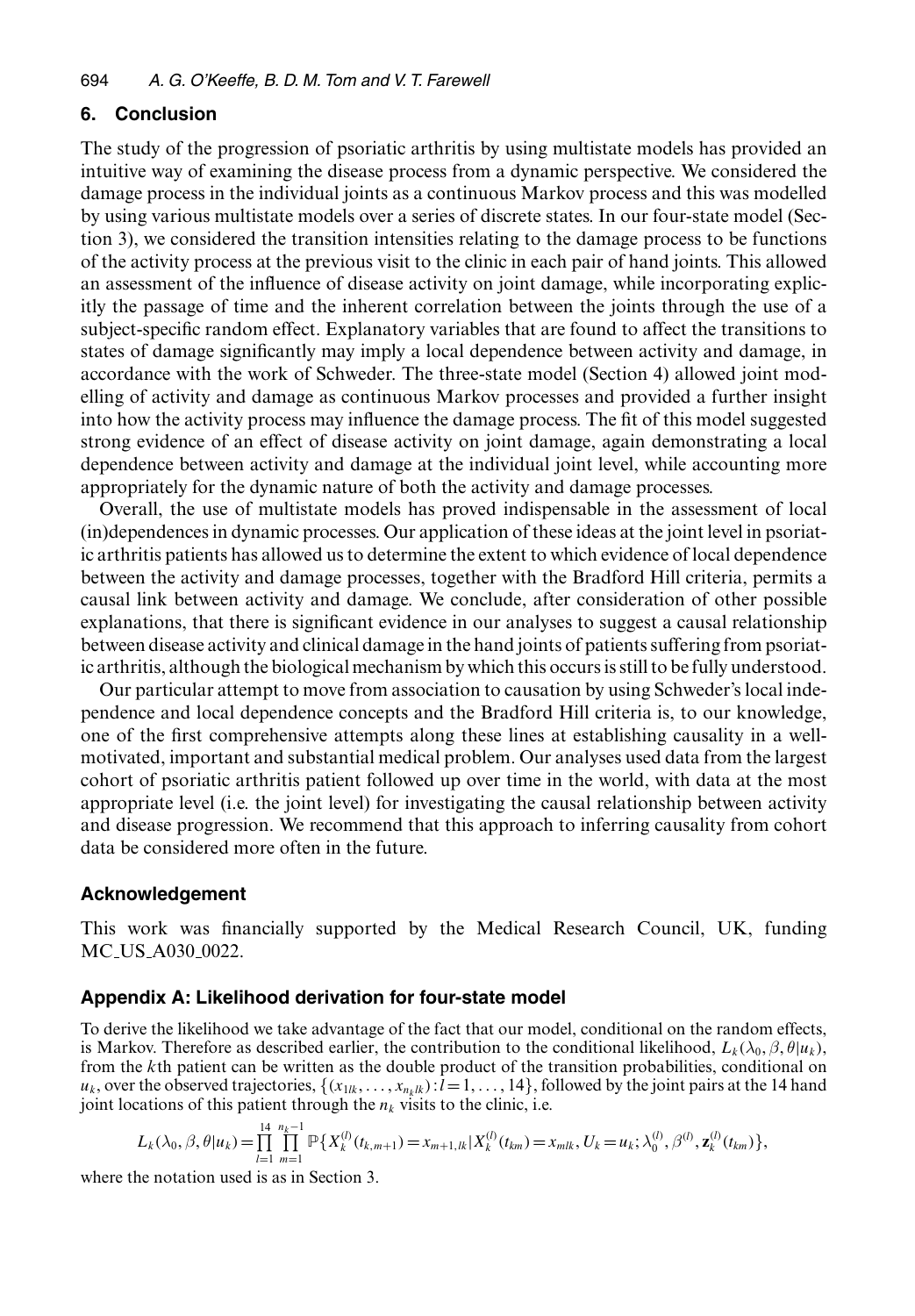As we include only those patients who entered the psoriatic arthritis clinic in state 1 for all hand joint locations, each joint pair of every patient considered in our analysis undergoes one of a possible six observed progression paths throughout the study. These are as follows.

- (a) The joint pair remains in state 1 throughout the study.
- (b) The joint pair moves from state 1 to state 2 and remains in state 2 for the remainder of the study.
- (c) The joint pair moves from state 1 to state 3 and remains in state 3 for the remainder of the study.
- (d) The joint pair moves from state 1 to state 4 with the intermediate state, either 2 or 3, unknown.
- (e) The joint pair moves from state 1 to state 2 to state 4.
- (f) The joint pair moves from state 1 to state 3 to state 4.

Each of these possible progression paths yields a different contribution to the likelihood for each patient and, because we have a relatively straightforward progressive conditional Markov model, these transition probabilities, conditional on the subject-specific random effect, may be determined analytically.

Suppose that we have *N* patients under observation and we define the state  $i \rightarrow$  state *j* transition probability for joint pair *l* of the *k*th patient, conditional on  $U_k = u_k$ , to be

$$
p_{ijk}^{(l)}\{s,t|\mathbf{z}_{k}^{(l)}(s),u_{k}\}=\mathbb{P}\{X_{k}^{(l)}(t)=j|X_{k}^{(l)}(s)=i,U_{k}=u_{k};\mathbf{z}_{k}^{(l)}(s)\},
$$

for generic times *t* and *s*, with  $t>s$ . Additionally, we define the number of study observations for the *l*th joint pair of the *k*th patient to be  $n_k^{(l)}$  of which  $n_k^{(l)}$  occur in state  $i \in \Omega = \{1, \ldots, 4\}$ , and hence  $\Sigma_{i=1}^4 n_k^{(l)} = n_k^{(l)}$ . Next we let the  $n_k^{(l)}$  ordered observation times corresponding to when joint pair *l* of patient *k* is in state *i* be denoted by  $\mathbf{t}_{ki}^{(l)} = (t_{ki(1)}^{(l)}, t_{ki(2)}^{(l)}, \dots, t_{ki(n_{ki}^{(l)})}^{(l)})^{\mathrm{T}}$ .

Now, assuming that the transition intensities, conditional on the random effects, are as given in model (1); then the transition probabilities  $\{p_{ijk}^{(l)}\{s,t|\mathbf{z}_k^{(l)}(s),u_k\}\}$  in our four-state model will be as shown in Appendix A.1. And the conditional likelihood contributions under the six possible observed progression paths for the *l*th joint pair process of the *k*th patient are as follows.

(a) *Progression path*  $1 \rightarrow 1$ :

$$
L_{k(1\to 1)}^{(l)}(\lambda_0^{(l)},\beta^{(l)},\theta|\mathbf{t}_k^{(l)},\mathbf{z}_k^{(l)},u_k)=\prod_{i=1}^{n_{k1}^{(l)}-1}p_{11k}^{(l)}\lbrace t_{k1(i)}^{(l)},t_{k1(i+1)}^{(l)}|\mathbf{z}_k^{(l)}(t_{k1(i)}^{(l)}),u_k\rbrace.
$$

(b) *Progression path*  $1 \rightarrow 2$ *:* 

$$
L_{k(1\rightarrow 2)}^{(l)}(\lambda_0^{(l)},\beta^{(l)},\theta|\mathbf{t}_k^{(l)},\mathbf{z}_k^{(l)},u_k) = \left[\prod_{i=1}^{n_{k1}^{(l)}-1} p_{11k}^{(l)}\{t_{k1(i)}^{(l)},t_{k1(i+1)}^{(l)}|\mathbf{z}_k^{(l)}(t_{k1(i)}^{(l)}),u_k\}\right] p_{12k}^{(l)}\{t_{k1(n_{k1}^{(l)}^{(l)})},t_{k2(1)}^{(l)}|\mathbf{z}_k^{(l)}(t_{k1(n_{k1}^{(l)}^{(l)}),u_k\}\right] \times \prod_{i=1}^{n_{k2}^{(l)}-1} p_{22k}^{(l)}\{t_{k2(i)}^{(l)},t_{k2(i+1)}^{(l)}|\mathbf{z}_k^{(l)}(t_{k2(i)}^{(l)}),u_k\}.
$$

(c) *Progression path*  $1 \rightarrow 3$ :

$$
L_{k(1\rightarrow 3)}^{(l)}(\lambda_0^{(l)}, \beta^{(l)}, \theta | \mathbf{t}_k^{(l)}, \mathbf{z}_k^{(l)}, u_k) = \left[ \prod_{i=1}^{n_{k1}^{(l)}-1} p_{11k}^{(l)} \{t_{k1(i)}^{(l)}, t_{k1(i+1)}^{(l)} | \mathbf{z}_k^{(l)}(t_{k1(i)}^{(l)}), u_k \} \right] p_{13k}^{(l)} \{t_{k1(n_{k1}^{(l)}^l)}, t_{k3(l)}^{(l)} | \mathbf{z}_k^{(l)}(t_{k1(n_{k1}^{(l)})}^{(l)}), u_k \} \times \prod_{i=1}^{n_{k3}^{(l)}-1} p_{33k}^{(l)} \{t_{k3(i)}^{(l)}, t_{k3(i+1)}^{(l)} | \mathbf{z}_k^{(l)}(t_{k3(i)}^{(l)}), u_k \}.
$$

(d) *Progression path*  $1 \rightarrow 4$ :

$$
L_{k(1\rightarrow 4)}^{(l)}(\lambda_0^{(l)}, \beta^{(l)}, \theta | \mathbf{t}_k^{(l)}, \mathbf{z}_k^{(l)}, u_k) = \left[ \prod_{i=1}^{n_{k(1)}^{(l)}-1} p_{11k}^{(l)} \{t_{k1(i)}^{(l)}, t_{k1(i+1)}^{(l)} | \mathbf{z}_k^{(l)}(t_{k1(i)}^{(l)}), u_k \} \right] p_{14k}^{(l)} \{t_{k1(n_{k1}^{(l)})}, t_{k4(1)}^{(l)} | \mathbf{z}_k^{(l)}(t_{k1(n_{k1}^{(l)})}^{(l)}), u_k \}.
$$
\n(e) *Propression path*  $l \rightarrow 2 \rightarrow 4$ :

$$
L_{k(1\rightarrow 2\rightarrow 4)}^{(l)}(\lambda_0^{(l)},\beta^{(l)},\theta|\mathbf{t}_k^{(l)},\mathbf{z}_k^{(l)},u_k) = \left[\prod_{i=1}^{n_{k1}^{(l)}-1} p_{11k}^{(l)} \{t_{k1(i)}^{(l)},t_{k1(i+1)}^{(l)}|\mathbf{z}_k^{(l)}(t_{k1(i)}^{(l)}),u_k\}\right] p_{12k}^{(l)} \{t_{k1(n_{k1}^{(l)})},t_{k2(1)}^{(l)}|\mathbf{z}_k^{(l)}(t_{k1(n_{k1}^{(l)})}^{(l)}),u_k\} \\ \times \left[\prod_{i=1}^{n_{k2}^{(l)}-1} p_{22k}^{(l)} \{t_{k2(i)}^{(l)},t_{k2(i+1)}^{(l)}|\mathbf{z}_k^{(l)}(t_{k2(i)}^{(l)}),u_k\}\right] p_{24k}^{(l)} \{t_{k2(n_{k2}^{(l)})}^{(l)},t_{k4(1)}^{(l)}|\mathbf{z}_k^{(l)}(t_{k2(n_{k2}^{(l)})}^{(l)},u_k\}.
$$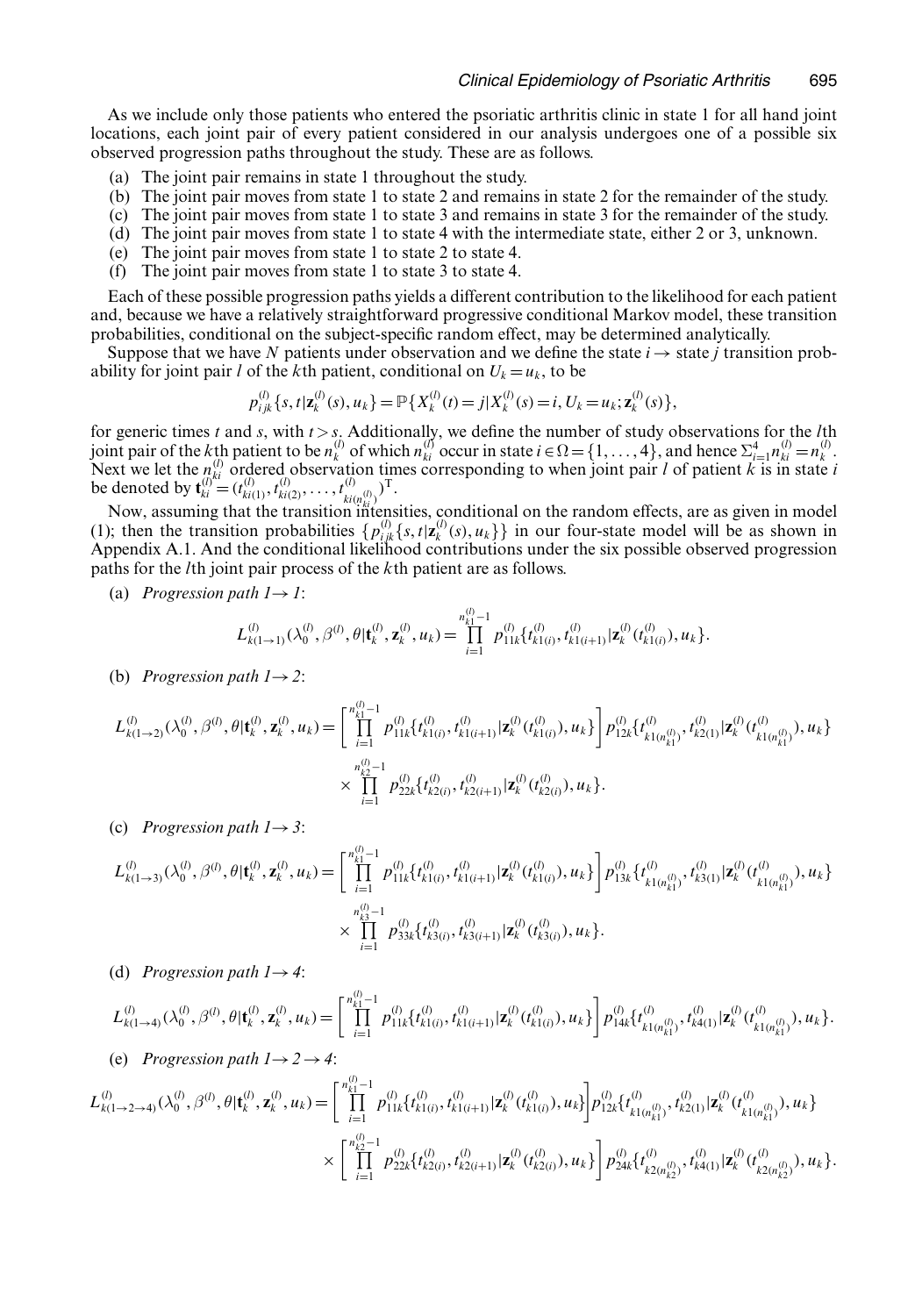## 696 *A. G. O'Keeffe, B. D. M. Tom and V. T. Farewell*

## (f) *Progression path*  $1 \rightarrow 3 \rightarrow 4$ *:*

$$
L_{k(1\rightarrow 3\rightarrow 4)}^{(l)}(\lambda_0^{(l)},\beta^{(l)},\theta|\mathbf{t}_k^{(l)},\mathbf{z}_k^{(l)},u_k) = \begin{bmatrix} \prod_{i=1}^{n_{k1}^{(l)}-1} p_{11k}^{(l)} \{t_{k1(i)}^{(l)},t_{k1(i+1)}^{(l)}|\mathbf{z}_k^{(l)}(t_{k1(i)}^{(l)}),u_k\} \\ \prod_{i=1}^{n_{k2}^{(l)}-1} p_{33k}^{(l)} \{t_{k3(i)}^{(l)},t_{k3(i+1)}^{(l)}|\mathbf{z}_k^{(l)}(t_{k3(i)}^{(l)}),u_k\} \end{bmatrix} p_{13k}^{(l)} \{t_{k1(n_{k1}^{(l)})}^{(l)},t_{k3(1)}^{(l)}|\mathbf{z}_k^{(l)}(t_{k1(n_{k1}^{(l)})}^{(l)}),u_k\} \\ \times \begin{bmatrix} \prod_{i=1}^{n_{k3}^{(l)}-1} p_{33k}^{(l)} \{t_{k3(i)}^{(l)},t_{k3(i+1)}^{(l)}|\mathbf{z}_k^{(l)}(t_{k3(i)}^{(l)}),u_k\} \\ \prod_{i=1}^{n_{k3}^{(l)}-1} p_{33k}^{(l)} \{t_{k3(i)}^{(l)},t_{k3(i+1)}^{(l)}|\mathbf{z}_k^{(l)}(t_{k3(i)}^{(l)}),u_k\} \end{bmatrix} p_{34k}^{(l)} \{t_{k3(n_{k3}^{(l)})}^{(l)},t_{k4(1)}^{(l)}|\mathbf{z}_k^{(l)}(t_{k3(n_{k3}^{(l)})}^{(l)}),u_k\}.
$$

Therefore the contribution to the conditional likelihood from joint pair *l* of the *k*th patient can be written in full generality as

$$
L_{k}^{(l)}(\lambda_{0}^{(l)},\beta^{(l)},\theta|\mathbf{t}_{k}^{(l)},\mathbf{z}_{k}^{(l)},u_{k}) = \mathbb{1}_{\{1\to 1\}} L_{k(1\to 1)}^{(l)}(\lambda_{0},\beta,\theta|\mathbf{t}_{k}^{(l)},\mathbf{z}_{k}^{(l)},u_{k}) + \mathbb{1}_{\{1\to 2\}} L_{k(1\to 2)}^{(l)}(\lambda_{0},\beta,\theta|\mathbf{t}_{k}^{(l)},\mathbf{z}_{k}^{(l)},u_{k}) + \mathbb{1}_{\{1\to 3\}} L_{k(1\to 3)}^{(l)}(\lambda_{0},\beta,\theta|\mathbf{t}_{k}^{(l)},\mathbf{z}_{k}^{(l)},u_{k}) + \mathbb{1}_{\{1\to 4\}} L_{k(1\to 4)}^{(l)}(\lambda_{0},\beta,\theta|\mathbf{t}_{k}^{(l)},\mathbf{z}_{k}^{(l)},u_{k}) + \mathbb{1}_{\{1\to 2\to 4\}} L_{k(1\to 2\to 4)}^{(l)}(\lambda_{0},\beta,\theta|\mathbf{t}_{k}^{(l)},\mathbf{z}_{k}^{(l)},u_{k}) + \mathbb{1}_{\{1\to 3\to 4\}} L_{k(1\to 3\to 4)}^{(l)}(\lambda_{0},\beta,\theta|\mathbf{t}_{k}^{(l)},\mathbf{z}_{k}^{(l)},u_{k})
$$

where  $\mathbb{1}_{TPI}$  is the indicator function taking the value 1 if joint *j* undergoes the transition progression path TP and 0 otherwise. Thus the overall contribution to the conditional likelihood from the *k*th patient may be written as

$$
L_k(\lambda_0, \beta, \theta | \mathbf{t}_k, \mathbf{z}_k, u_k) = \prod_{l=1}^{14} L_k^{(l)}(\lambda_0^{(l)}, \beta^{(l)}, \theta | \mathbf{t}_k^{(l)}, \mathbf{z}_k^{(l)}, u_k).
$$

We account for all possible values of the random effect  $U_k$  by integrating out this term (numerically by using R). Thus the contribution to this 'marginal' likelihood from the *k*th patient is given by

$$
L_k(\lambda_0, \beta, \theta | \mathbf{t}_k, \mathbf{z}_k) = \int_0^\infty L_k(\lambda_0, \beta, \theta | \mathbf{t}_k, \mathbf{z}_k, u) f_{U_k}(u) du
$$
  
with  $a = 1/4$  and  $b = 1/4$  is a

where  $U_k \sim \text{gamma}(a, b)$ , with  $a = 1/\theta$  and  $b = 1/\theta$ , i.e.

$$
f_{U_k}(u) = \frac{b^a u^{a-1} \exp(-bu)}{\Gamma(a)} = \frac{(1/\theta)^{1/\theta} u^{1/\theta - 1} \exp(-u/\theta)}{\Gamma(1/\theta)}, \qquad \forall k.
$$
 (6)

Hence the likelihood function across all *N* patients in the study is given by

$$
L(\lambda_0, \beta, \theta) = \prod_{k=1}^N L_k(\lambda_0, \beta, \theta | \mathbf{t}_k, \mathbf{z}_k).
$$
 (7)

We maximize function (7) with respect to the baseline intensity parameters  $\lambda_0$ , the regression parameters  $β$  and the variance of the random effects,  $θ$ . This is done by using the optim command in R, which yields parameter estimates along with a numerically derived Hessian matrix at the estimate values from which asymptotic standard errors for these estimates may be obtained.

#### *A.1. Form of the transition probabilities*

Suppose that a patient is observed at successive observation times *s* and *t* where  $s < t$ . We provide below the analytical form of the transition probabilities  $p_{ijk}(s, t|\mathbf{z}_k, u_k)$ . For convenience, we have dropped the *l*-superscript in what follows:

$$
p_{11k}(s, t | \mathbf{z}_{k}, u_{k}) = \exp(-u_{k}[\lambda_{12}\{\beta_{12}, \mathbf{z}_{k}(s)\} + \lambda_{13}\{\beta_{13}, \mathbf{z}_{k}(s)\}](t - s));
$$
\n
$$
p_{12k}(s, t | \mathbf{z}_{k}, u_{k}) = \frac{\lambda_{12}\{\beta_{12}, \mathbf{z}_{k}(s)\}}{\lambda_{12}\{\beta_{12}, \mathbf{z}_{k}(s)\} + \lambda_{13}\{\beta_{13}, \mathbf{z}_{k}(s)\} - \lambda_{24}\{\beta_{24}, \mathbf{z}_{k}(s)\}} \times \{\exp[-u_{k} \lambda_{24}\{\beta_{24}, \mathbf{z}_{k}(s)\} (t - s)] - \exp(-u_{k}[\lambda_{12}\{\beta_{12}, \mathbf{z}_{k}(s)\} + \lambda_{13}\{\beta_{13}, \mathbf{z}_{k}(s)\}](t - s));\}
$$
\n
$$
p_{13k}(s, t | \mathbf{z}_{k}, u_{k}) = \frac{\lambda_{13}\{\beta_{13}, \mathbf{z}_{k}(s)\}}{\lambda_{12}\{\beta_{12}, \mathbf{z}_{k}(s)\} + \lambda_{13}\{\beta_{13}, \mathbf{z}_{k}(s)\} - \lambda_{34}\{\beta_{34}, \mathbf{z}_{k}(s)\}} \times \{\exp[-u_{k}\lambda_{34}\{\beta_{34}, \mathbf{z}_{k}(s)\} (t - s)] - \exp(-u_{k}[\lambda_{12}\{\beta_{12}, \mathbf{z}_{k}(s)\} + \lambda_{13}\{\beta_{13}, \mathbf{z}_{k}(s)\}](t - s));\}
$$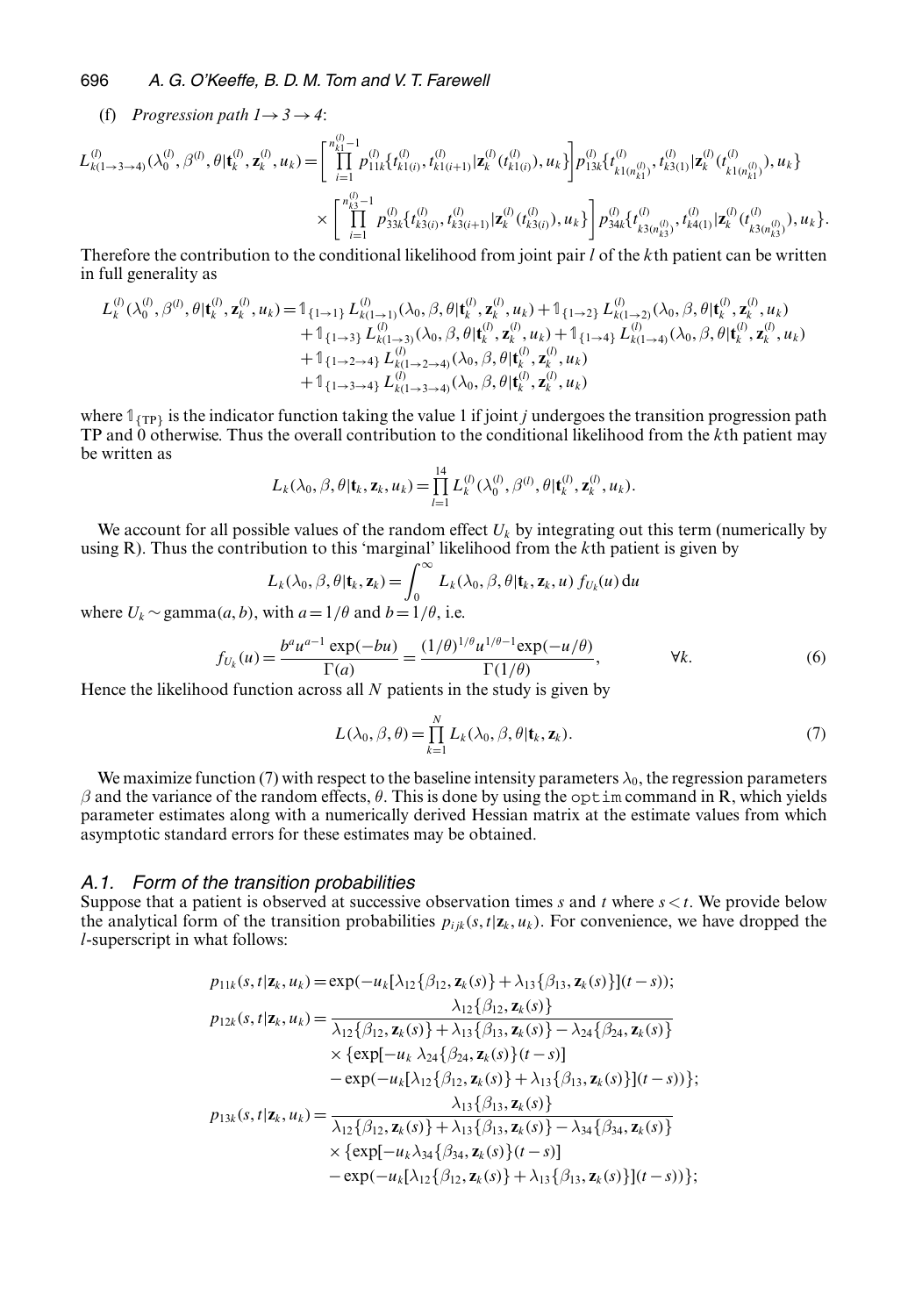$$
p_{14k}(s, t | \mathbf{z}_k, u_k) = 1 - p_{11k}(s, t | \mathbf{z}_k, u_k) - p_{12k}(s, t | \mathbf{z}_k, u_k) - p_{13k}(s, t | \mathbf{z}_k, u_k);
$$
  
\n
$$
p_{22k}(s, t | \mathbf{z}_k, u_k) = \exp[-u_k \lambda_{24} {\beta_{24}, \mathbf{z}_k(s)}(t - s)];
$$
  
\n
$$
p_{24k}(s, t | \mathbf{z}_k, u_k) = 1 - \exp[-u_k \lambda_{24} {\beta_{24}, \mathbf{z}_k(s)}(t - s)];
$$
  
\n
$$
p_{33k}(s, t | \mathbf{z}_k, u_k) = \exp[-u_k \lambda_{34} {\beta_{34}, \mathbf{z}_k(s)}(t - s)];
$$
  
\n
$$
p_{34k}(s, t | \mathbf{z}_k, u_k) = 1 - \exp[-u_k \lambda_{34} {\beta_{34}, \mathbf{z}_k(s)}(t - s)];
$$
  
\n
$$
p_{44k}(s, t | \mathbf{z}_k, u_k) = 1.
$$

Here

$$
\lambda_{ij}\{\beta_{ij},\mathbf{z}_k(s)\}=\lambda_{0ij}\exp{\{\beta_{ij}^{\mathrm{T}}\mathbf{z}_{ijk}(s)\}}
$$

and we note that  $\beta_i$  is the subvector of  $\beta$  that acts on the transition intensities from state *i* to state *j*, i.e.  $\beta^{\text{T}} = (\beta_{12}^{\text{T}}, \beta_{13}^{\text{T}}, \beta_{24}^{\text{T}}, \dot{\beta}_{34}^{\text{T}}).$ 

## **References**

- Aalen, O. O. (1987) Dynamic modelling and causality. *Scand. Act. J.*, **4**, 177–190.
- Aalen, O. O., Borgan, Ø. and Gjessing, H. K. (2008) *Survival and Event History Analysis: a Process Point of View*. New York: Springer.
- Aalen, O. O., Borgan, Ø., Keiding, N. and Thormann, J. (1980) Interaction between life history events: nonparametric analysis for prospective and retrospective data in the presence of censoring. *Scand. J. Statist.*, **7**, 161–171.
- Aalen, O. O. and Frigessi, A. (2007) What can statistics contribute to a causal understanding? *Scand. J. Statist.*, **34**, 155–168.
- Aletaha, D., Funovits, J., Breedveld, F., Shar, J., Segurando, O. and Smolen, J. S. (2009) Rheumatoid arthritis joint progression in sustained remission is determined by disease activity level preceding the period of radiographic assessment. *Arth. Rheum.*, **60**, 1242–1249.
- Andersen, P. K. and Keiding, N. (2002) Multi-state models for event history analysis. *Statist. Meth. Med. Res.*, **11**, 91–115.
- Arjas, E. and Parner, J. (2004) Causal reasoning from longitudinal data. *Scand. J. Statist.*, **31**, 171–187.
- Bond, S. J. and Farewell, V. T. (2009) Likelihood estimation for a longitudinal negative binomial regression model with missing outcomes. *Appl. Statist.*, **58**, 369–382.
- Bond, S. J., Farewell, V. T., Schentag, C. T. and Gladman, D. D. (2007) Predictors for radiological damage in psoriatic arthritis: results from a single centre. *Ann. Rheum. Dis.*, **66**, 370–376.
- Broyden, C. (1970) The convergence of a class of double-rank minimisation algorithms. *J. Inst. Math. Applic.*, **6**, 76–90.
- Bukhari, M., Lunt, M., Harrison, B. J., Scott, D. G. I., Symmons, D. P. M. and Silman, A. J. (2002) Erosions in inflammatory polyarthritis are symmetrical regardless of rheumatoid factor status: results from a primary care-based inception cohort of patients. *Rheumatology*, **41**, 246–252.
- Chahl, L. A. and Ladd, J. (1976) Local oedema and general excitation of cutaneous sensory receptors produced by electrical stimulation of the saphenous nerve in the rat. *Pain*, **2**, 25–34.
- Commenges, D. (1999) Multi-state models in epidemiology. *Liftim. Data Anal.*, **5**, 315–327.
- Commenges, D. and Gégout-Petit, A. (2009) A general dynamical statistical model with causal interpretation. *J. R. Statist. Soc.* B, **71**, 719–736.
- Cook, R. J. and Lawless, J. F. (2007) *The Statistical Analysis of Recurrent Events*. New York: Springer.
- Cook, R. J., Yi, G. Y., Lee, K.-A. and Gladman, D. D. (2004) A conditional Markov model for clustered progressive multistate processes under incomplete observation. *Biometrics*, **60**, 436–443.
- Cox, D. R. (1961) Tests of separate families of hypotheses. In *Proc. 4th Berkeley Symp. Mathematics, Probability and Statistics*, vol. 1 (ed. J. Neyman), pp. 105–123. Berkeley: University of California Press.
- Cox, D. R. (1972) The statistical analysis of dependencies in point processes. In *Stochastic Point Processes: Statistical Analysis, Theory and Applications* (ed. P. A. W. Lewis), pp. 55–66. Chichester: Wiley.
- Dawid, A. P. (2000) Causal inference without counterfactuals. *J. Am. Statist. Ass.*, **95**, 407–424.
- Denko, C.W. and Petricevic,M. (1978) Sympathetic or reflex footpad swelling due to crystal induced inflammation in the opposite foot. *Inflammation*, **3**, 81–86.
- Didelez, V. (2007) Graphical models for composable finite Markov processes. *Scand. J. Statist.*, **34**, 169–185.
- Didelez, V. (2008) Graphical models for marked point processes based on local independence. *J. R. Statist. Soc.* B, **70**, 245–264.
- Gladman, D. D. (2004) Psoriatic arthritis. In *Kelly's Textbook of Rheumatology* (eds E. D. Harris, R. C. Budd, G. S. Firestein, M. C. Genovese, J. S. Sergent, S. Ruddy and C. B. Sledge), 7th edn, pp. 1155–1164. Philadelphia: Saunders.
- Gladman, D. D. (2005) Discussion: Clinical features epidemiology, classification criteria and quality of life in psoriasis and psoriatic arthritis. *Ann. Rheum. Dis.*, **64**, suppl. II, ii24–ii25.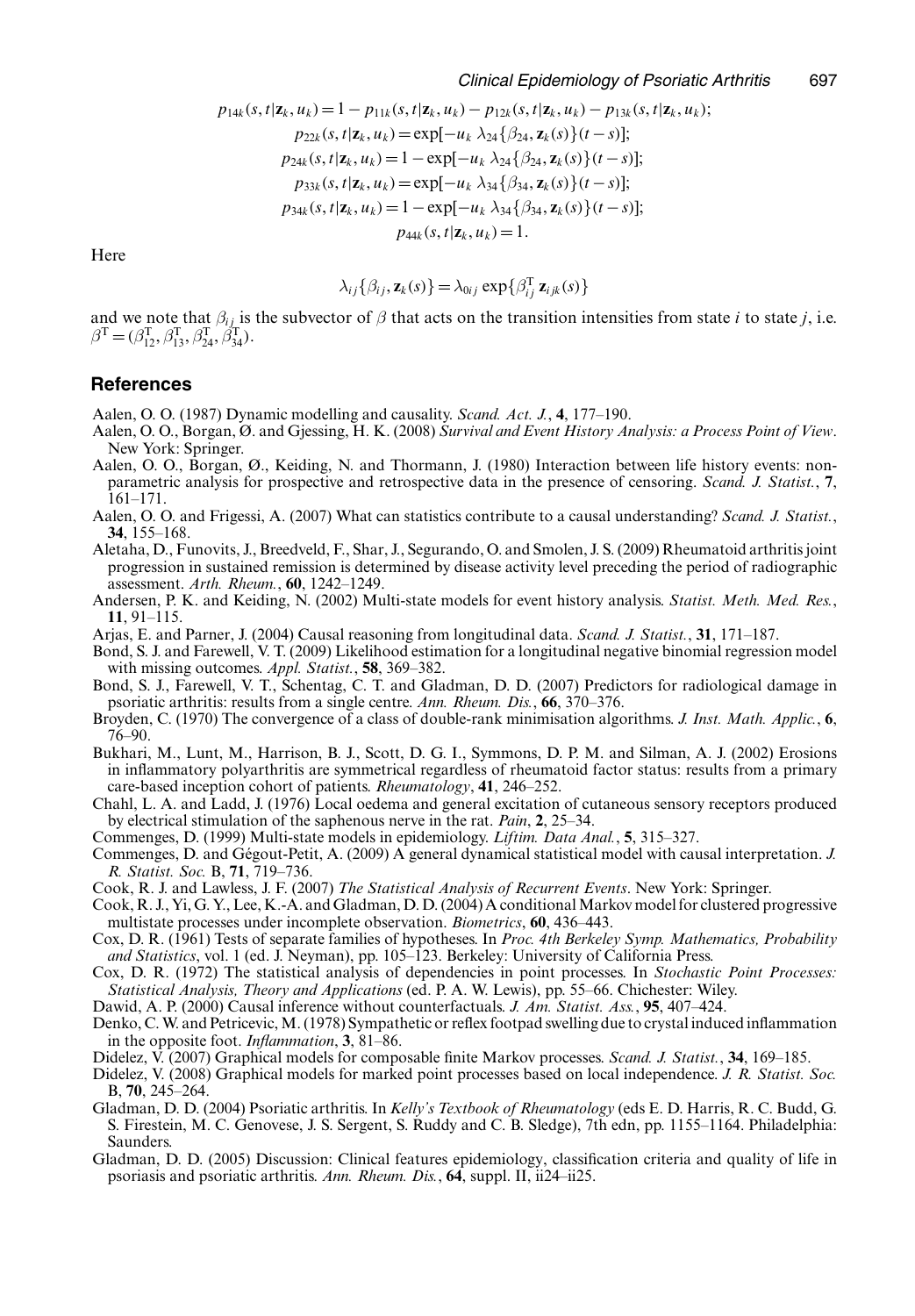- Gladman, D. D. (2006) Clinical, radiological, and functional assessment in psoriatic arthritis: is it different from other inflammatory joint diseases? *Ann. Rheum. Dis.*, **65**, suppl. III, iii22–iii24.
- Gladman, D. D. and Farewell, V. T. (1999) Progression in psoriatic arthritis: role of time varying clinical indicators. *J. Rheum.*, **26**, 2409–2413.
- Gladman, D. D., Farewell, V. T. and Nadeau, C. (1995) Clinical indicators of progression in psoriatic arthritis: multivariate relative risk model. *J. Rheum.*, **22**, 675–679.
- Granger, C. W. J. (1969) Investigating causal relations by econometric models and cross-spectral methods. *Econometrica*, **37**, 424–438.
- Helliwell, P. S., Hetthen, J., Sokoll, K., Green, M., Marchesoni, A., Lubrano, E., Veale, D. and Emery, P. (2000) Joint symmetry in early and late rheumatoid and psoriatic arthritis. *Arth. Rheum.*, **43**, 865–871.
- Hill, A. B. (1965) The environment and disease: association or causation? *Proc. R. Soc. Med.*, **58**, 295–300.
- Hougaard, P. (1999) Multi-state models: a review. *Liftim. Data Anal.*, **5**, 239–264.
- Huber, P. J. (1967) The behaviour of maximum likelihood estimates under nonstandard conditions. In *Proc. 5th Berkeley Symp. Mathematics Probability and Statistics*, vol. 1 (eds L. LeCam and J. Neyman), pp. 221–233. Berkeley: University of California Press.
- Husted, J. A., Gladman, D. D., Farewell, V. T. and Cook, R. J. (2001) Health-related quality of life of patients with psoriatic arthritis: a comparison with patients with rheumatoid arthritis. *Arth. Care Res.*, **45**, 151–158.
- Jackson, C. (2008) msm: multi-state Markov and hidden Markov models in continuous time. *R Package Version 0.8.1*.
- Kalbfleisch, J. D. and Lawless, J. F. (1985) The analysis of panel data under a Markov assumption. *J. Am. Statist. Ass.*, **80**, 863–871.
- Kane, D., Stafford, L., Bresnihan, B. and Fitzgerald, O. (2003) A prospective, clinical and radiological study of early psoriatic arthritis: an early synovitis clinic experience. *Rheumatology*, **42**, 1460–1468.
- Lee, E. W. and Kim, M. Y. (1998) The analysis of correlated-panel data using a continuous-time Markov model. *Biometrics*, **54**, 1638–1644.
- Levine, J. D., Goetzl, E. J. and Basbaum, A. I. (1987) Contribution of the nervous system to the pathophysiology of rheumatoid arthritis and other polyarthritides. *Rheum. Dis. Clin. Nth Am.*, **13**, 369–383.
- Lilienfeld, D. E. and Stolley, P. D. (1994) *Foundations of Epidemiology*, 3rd edn. New York: Oxford University Press.
- McHugh, N. J., Balachrishnan, C. and Jones, S. M. (2003) Progression of peripheral joint disease in psoriatic arthritis: a 5-yr prospective study. *Rheumatology*, **42**, 778–783.
- McKenna, S. P., Doward, L. C., Whalley, D., Tennant, A., Emery, P. and Veale, D. J. (2004) Development of the PsAQoL: a quality of life instrument specific to psoriatic arthritis. *Ann. Rheum. Dis.*, **63**, 162–169.
- Meria-Machado, L., de Uña-Álvarez, J., Cadarso-Suárez, C. and Andersen, P. K. (2009) Multi-state models for the analysis of time-to-event data. *Statist. Meth. Med. Res.*, **18**, 195–222.
- Molenaar, E. T. H., Voskuyl, A. E., Dinant, H. J., Bezemer, P. D., Boers, M. and Dijkmans, B. A. C. (2004) Progression of radiologic damage in patients with rheumatoid arthritis in clinical remission. *Arth. Rheum.*, **50**, 36–42.
- Mulherin, D., Fitzgerald, O. and Breshnihan, B. (1996) Clinical improvement and radiological deterioration in rheumatoid arthritis: evidence that the pathogenesis of synovial inflammation and articular erosion may differ. *Br. J. Rheum.*, **35**, 1263–1268.
- Pearl, J. (2000) *Causality: Models, Reasoning and Inference*. New York: Cambridge University Press.
- Queiro-Silva, R., Torre-Alonso, J. C., Tinture-Eguren, T. and Lopez-Lagunas, I. (2003) A polyarticular onset predicts erosive and deforming disease in psoriatic arthritis. *Ann. Rheum. Dis.*, **62**, 68–70.
- R Development Core Team (2009) *R: a Language and Environment for Statistical Computing*. Vienna: R Foundation for Statistical Computing.
- Robins, J. M., Hernan, M. A. and Brumback, B. (2000) Marginal structural models and causal inference in epidemiology. *Epidemiology*, **11**, 550–560.
- Royall, R. M. (1986) Model robust confidence intervals using maximum likelihood estimators. *Int. Statist. Rev.*, **54**, 221–226.
- Rubin, D. B. (1974) Estimating causal effects of treatments in randomized and nonrandomized studies. *J. Educ. Psychol.*, **66**, 688–701.
- Rubin, D. B. (1978) Bayesian inference for causal effects: the role of randomization. *Ann. Statist.*, **6**, 34–58.
- Schweder, T. (1970) Composable Markov processes. *J. Appl. Probab.*, **7**, 400–410.
- Scott, D. L. (2004) Radiological progression in established rheumatoid arthritis. *J. Rheum.*, **31**, suppl. 69, 55–65.
- Siannis, F., Farewell, V. T., Cook, R. J., Schentag, C. T. and Gladman, D. D. (2006) Clinical and radiological damage in psoriatic arthritis. *Ann. Rheum. Dis.*, **65**, 478–481.
- Smolen, J. S., Han, C. and van der Heijde, D. M. F. M. (2009) Radiographic changes in rheumatoid arthritis patients attaining different disease activity states with methotrexate monotherapy and infliximab plus methotrexate: the impacts of remission and tumour necrosis factor blockade. *Ann. Rheum. Dis.*, **68**, 823–827.
- Sokoll, K. B. and Helliwell, P. S. (2001) Comparison of disability and quality of life in rheumatoid and psoriatic arthritis. *J. Rheum.*, **28**, 1842–1846.
- Weiss, N. S. (1986) *Clinical Epidemiology: the Study of the Outcome of Illness*. New York: Oxford University Press.